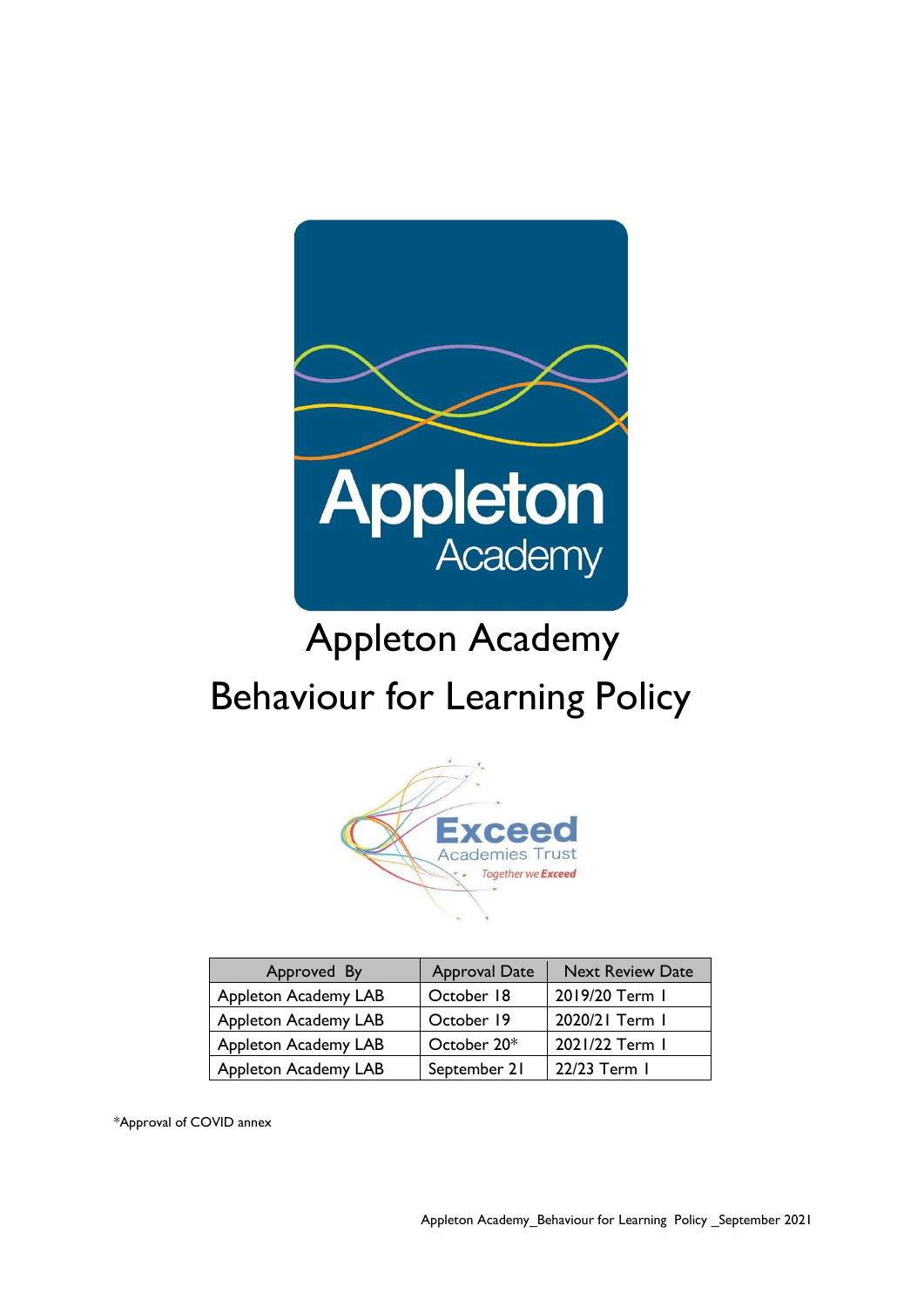# 1. Aim

- 1.1. Appleton Academy is a community which is committed to providing a supportive and effective learning environment which ensures high expectations for all children and young people
- 1.2. Appleton Academy expects pupils to be guided and supported in managing their own behaviour within the expectations outlined in routines and procedures
- 1.3. The expectations within Appleton Academy are aimed at supporting positive relationships and effectively promote the right of each pupil to be educated in an environment free of low-level behaviour disruption, bullying, intimidation and inappropriate communication.
- 1.4. The policy outlines the expectations of behaviour, the rewards system, the consequences for poor behaviour and the support provided for pupils with SEND
- 1.5. There is a strong ethos of celebrating success through verbal recognition of hard work, achievements, conduct and the contribution a child or young person is able to make within community.

#### 2.Vision and Values

'We believe that all children and young people should have the right support to flourish and be their best selves, whoever they may be.'

We want to share in the strength of our collective community to empower our children and young people to be their best in a vibrant, inclusive, aspirational and supportive environment.

Together with our community, we will play an important role to **inspire, nurture** and **develop** our children and young people to help them to flourish and be whoever they want to be.

*Inspire* our children and young people to make goals and plans that challenge their potential to be their best.

**Develop** the knowledge, skills, and tools our children and young people need to achieve their goals.

*Nurture* and empower our children and young people to have the confidence and resilience to achieve their goals and succeed.

Through our ethos we commit as adults to the following:   

- Strong relationships are at the heart of our school.
- Every child and young person is greeted and welcomed as part of a community.
- We don't give up on our pupils; every day is a fresh start and everyone has a chance.
- •We value and seek to know the dreams and aspirations of our children and young people; inspiring, nurturing and developing their thirst for knowledge and sense of place.

#### 3. Intent

The intent the Appleton Academy Behaviour for Learning Policy is thar pupil become independent members of our community who are able to manage their own conduct both as part of the school and the wider community.

#### 4 Appleton Academy Rules

In line with the community ethos of Appleton Academy, there are three simple rules which guide expectaions.

- Be Safe
- Be Respectful
- Be Your Best.

Apendix 1 outlines the expectations of behaviour for learning on a page.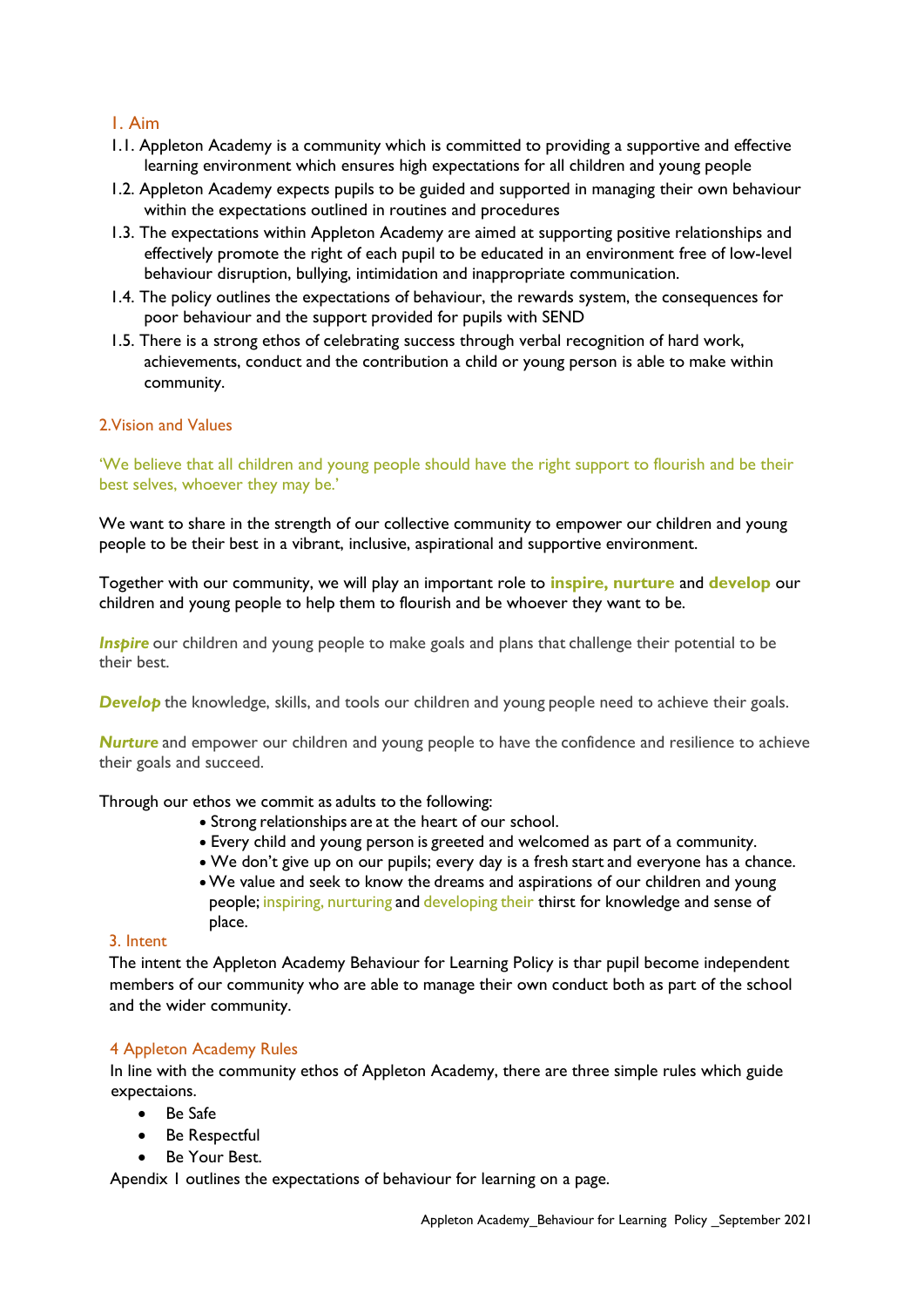#### 5. Links to other Policies and Legislation

- 2.1 SEND Policy
- 2.3 Anti Bullying Policy
- 2.3 Child Protection and Safeguarding Policy and Procedure
- 2.4 This policy links with the Equality Act 2010, specifically the academy's responsibility to make reasonable adjustments for pupils who are considered to have a disability, as defined by the act.
- 2.5 This policy links to the Department of Education's statutory guidance and related legislation including; Education and Inspections Act 2006. 2.5. The academy reserves the right to apply the DfE guidance above, and any future changes to statutory regulations, in full.

#### Other Legislation

- DFE: Behaviour and Discipline in Schools: guidance for headteachers and staff (2016)
- Exclusion from maintained schools, academies and pupil referral units in England 2017.
- DFE: Use of Reasonable Force in Schools (2013).
- DFE: The School Discipline (Pupil Exclusions and Reviews) (2012).
- DFE: Screening, Searching and Confiscation: advice for schools (2018)
- Preventing and Tackling Bullying: advice for headteachers, staff and governing bodies (2017).
- DfE and ACPO Drug Advice for Schools 2012.
- Keeping Children Safe In Education 2021

#### 6 Code of Conduct

The code of conduct is incorporated into the 'Routines and Expectations' displayed in classrooms.

#### Appendix 2: Primary Routines and Expectations Appendix 3: Secondary Routines and Expectations

#### **All Pupils must**

- respect all members of the academy community, follow instructions from all staff and always show regard for all other pupils;
- arrive punctually to all sessions and be fully prepared to learn with equipment; This includes a school bag and their planner.
- move around the academy in an orderly manner and line-up in single file if waiting outside a classroom to enter;
- work hard and allow all other pupils to learn;
- follow the dress code and keep coats off in all indoor areas;
- keep the academy clean and tidy;
- respect and look after all the resources and facilities;
- conduct yourself responsibly and always speak quietly and politely;
- only bring allowed items into the academy and use mobile devices appropriately. (Remember, prohibited items are offensive objects, illegal substances, cigarettes and lighters, weaponry);
- consume all food and drink (except for bottled water) in the dining room at break/lunch times;
- remain on the academy site during academy hours and keep to permitted areas. (Remember, young people may not go in the car park).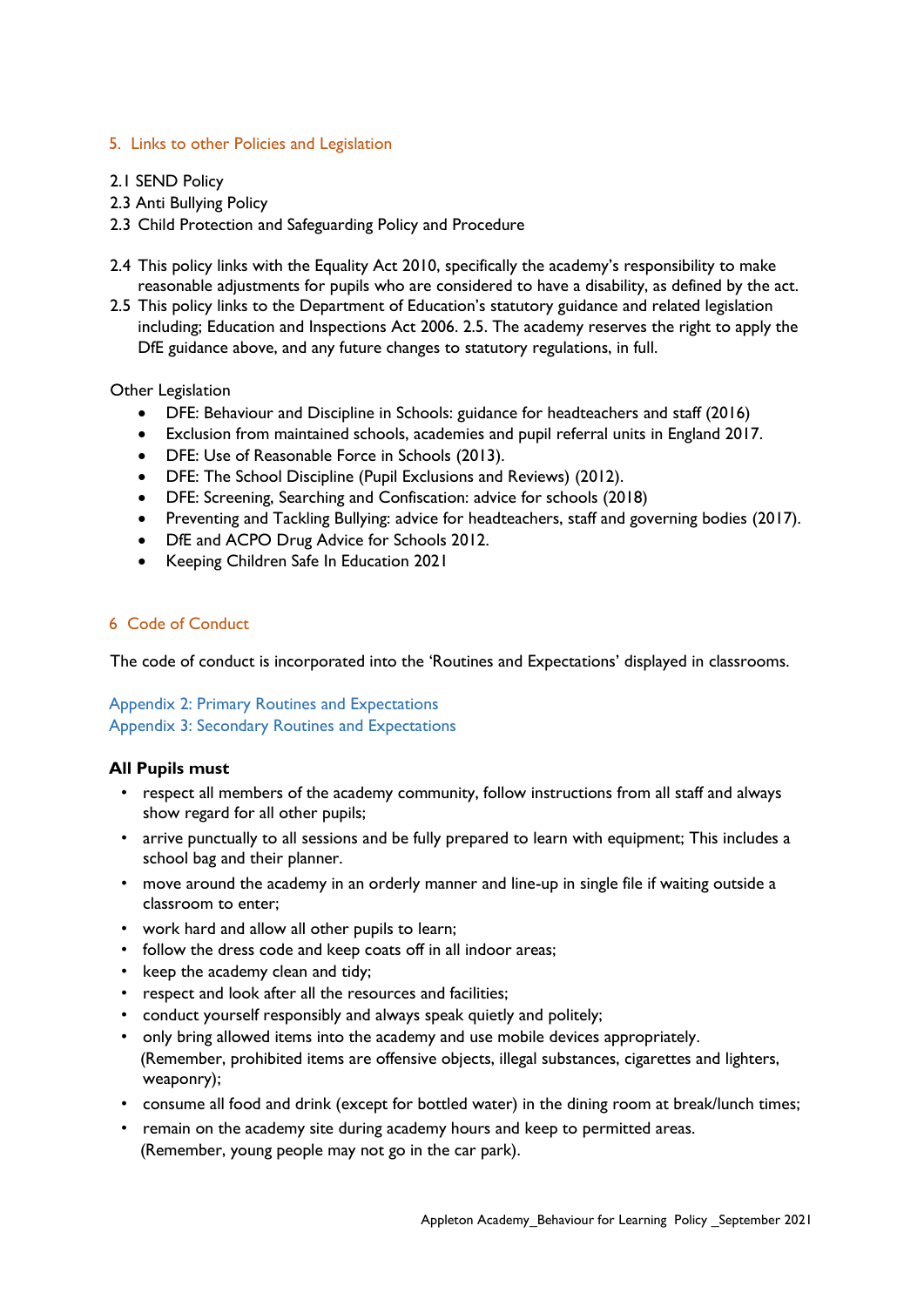• Personal mobile phones must be switched off and out of sight during academy hours (Young people are permitted to use mobile devices appropriately at lunch times)

# 7 ICT Code of Practice

#### **The use of the Academy network is a privilege awarded to all responsible users. Users must:**

- keep user account details and passwords private and confidential and not allow others to use their account;
- not use other accounts or access other pupil's files;
- use computers for educational purposes only (use for chat-lines, games, and text messaging is prohibited);
- use all computers safely and with common sense;
- use acceptable language in all documents produced;
- access only information on the internet that would be acceptable in the academy written form;
- only email known people or those approved by a member of staff;
- send messages that are polite and responsible;
- not give out home addresses, telephone numbers, or arrange to meet someone through internet contact;
- report any concerning or offensive messages sent to them;
- not engage in cyber bullying through any area of the internet such as e-mails and chat rooms;
- report to any member of staff he/she is happy talking to if he/she thinks they are a victim of cyber bullying;
- accept that the academy may check computer files, monitor internet site use, and record computer activity;
- use hand held devices (mobile phones, MP3 players, iPads, ipods) under the direction of a teacher equivalent member of staff;
- not use these items out of lessons to take unauthorised images or recordings;
- not post images or recordings made within the academy online;
- accept that hand held devices brought into the academy may be monitored for acceptable content.

#### **Mobile Phone Code of Conduct**

- Mobile phones must not be used anywhere in the academy or grounds with the exception of pupils who are permitted to do so under the supervision of a teacher as part of a learning activity.
- If a mobile phone is seen or used in the academy and not authorised by a member of staff it will always be confiscated and held securely as outlined in the Academy consequences.
- Visible ear phones, leads or ear buds are evidence of a phone in use and this will also lead to confiscation.
- Where a phone or electrical equipment is confiscated, it will be held securely until a parent or carer can collect the device/s

#### 8 Routines and Expectations

Appendix 4: Behaviour for Learning System

- 4a Behaviour for Learning Procedure (Primary)
- 4b Behaviour for Learning Procedure (Secondary)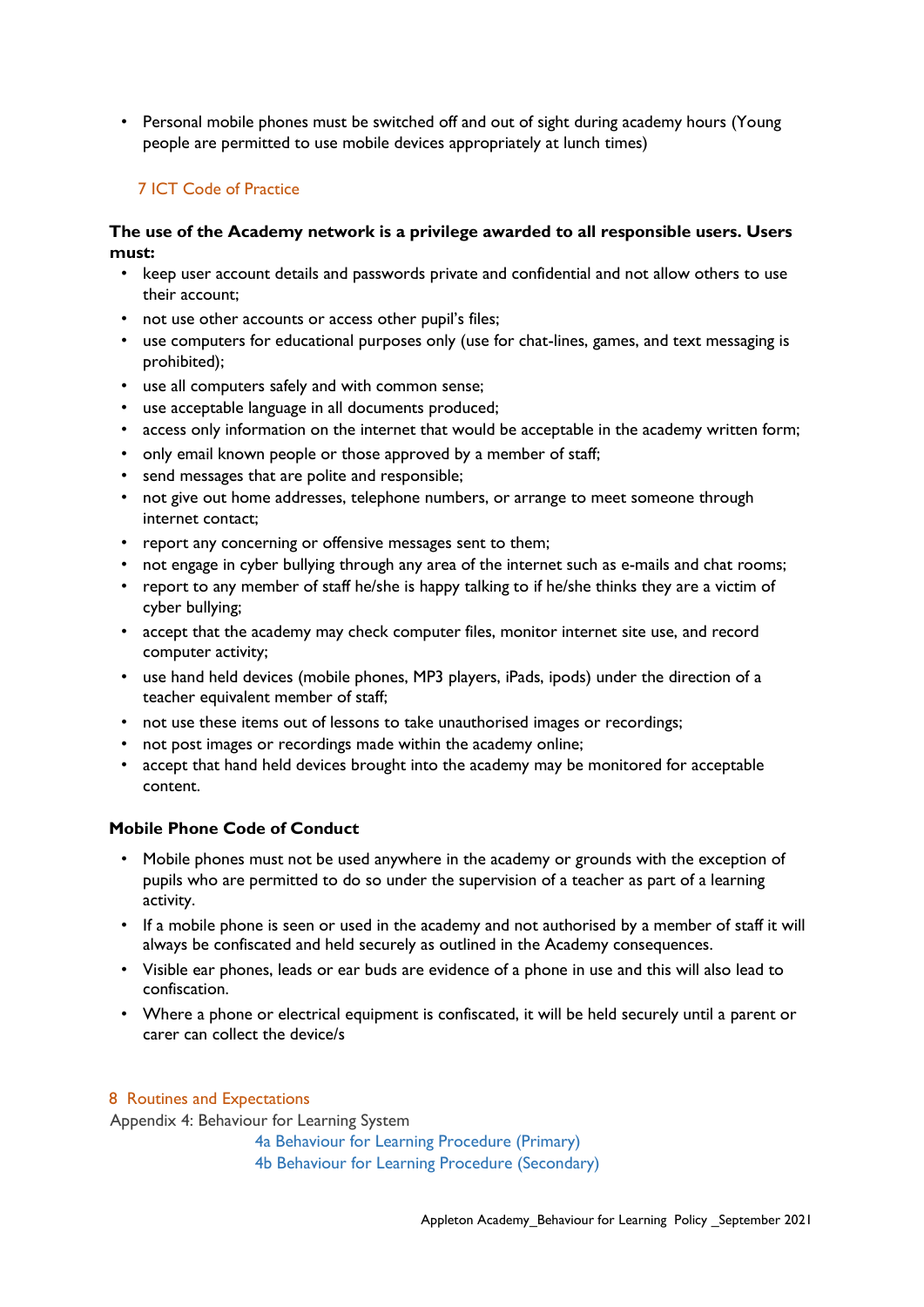#### 9 Reward System

- 9.1 The reward systems in the academy is 'excellence points' and are based on a credit points system and pupils work towards bronze, silver and gold awards. All staff use these rewards.
- 9.2 Primary children earn 'lego heads' for their excellence points
- 9.3 Rewards and penalties will be reviewed annually within the academy in consultation with children and young people.

#### 10 Sanctions

Appendix 5a: Primary Sanctions Appendix 5b: Secondary Classroom Learning Expecatations Appendix 5c: Secondary Corridor Expectations Appendix 6: Behaviour Contract

- 10.1 The process outlined below aligns with the 'Learning Expectations' and 'Sanctions'.
- 10.2 In secondary Academic and Pastoral Leaders and Pastoral Leaders are in post to support this process. Unacceptable behaviour out of lessons is the responsibility of all adults in the academy. The member of staff witnessing poor behaviour must deal with it immediately in line with the 'Behaviour in the Corridor' sanctions.
- 10.3 The Behaviour for Learning expectations operate as a consequences system based on two areas of expectations: Classroom Learning Expectations and Corridor Expectations. Both contain the following coding for expectations of behaviour and possible sanctions:
	- Green: appropriate behaviour and associated rewards
	- Amber: official warning and consequence
	- Red: withdrawal and extended learning
	- Major Incident: removal from circulation and/or exclusion
- 10.4 All consequences are recorded in the pupil planner and on SIMS. In primary year groups, behaviour violations are recorded on CPOMS.
- 10.5 Major Incident violations are 'Red Line' violations and must be immediately reported to and recorded by a member of the Senior Leadership Team
- 10.6 When a teacher or equivalent is considerably concerned about the behaviour of a pupil, they should contact the relevant year team or class teacher to discuss.
- 10.7 Punishments must be restricted to the individual concerned. Group punishments are rarely necessary.
- 10.8 If difficulties persist, continual misbehaviour in lessons must be referred to the form tutor initially who will escalate when necessary to the Head of Year. In primary ongoing concerns must be reported to the relevant Assistant Headteacher.
- 10.9 Assistant Heads of Year will monitor SIMS reports for their year group weekly reporting to the Head of Year. Pupils causing serious concern will be monitored and supported. A behaviour contract will be put in place with parental/carer agreement and multi-agency involvement will be established at this point if needed.
- 10.10. If a pupil's serious misbehaviour persists, referral is made to the secondary Leader for Behaviour and Attendance who will ask the pupil's parents/carers to come in to the academy to discuss the pupil's issues. In primary referrals will be made to the Assistant Headteacher. Pupils causing persistent serious concern will be monitored and supported with targets on their Intervention Plan. This may result in a referral to external agencies for more specialist support
- 10.11 External agency involvement will be evaluated and reviewed by the senior leader or equivalent. Review meetings with parents/carers and concerned agencies will continue.
- 10.12Personalised Learning provision will be identified if appropriate.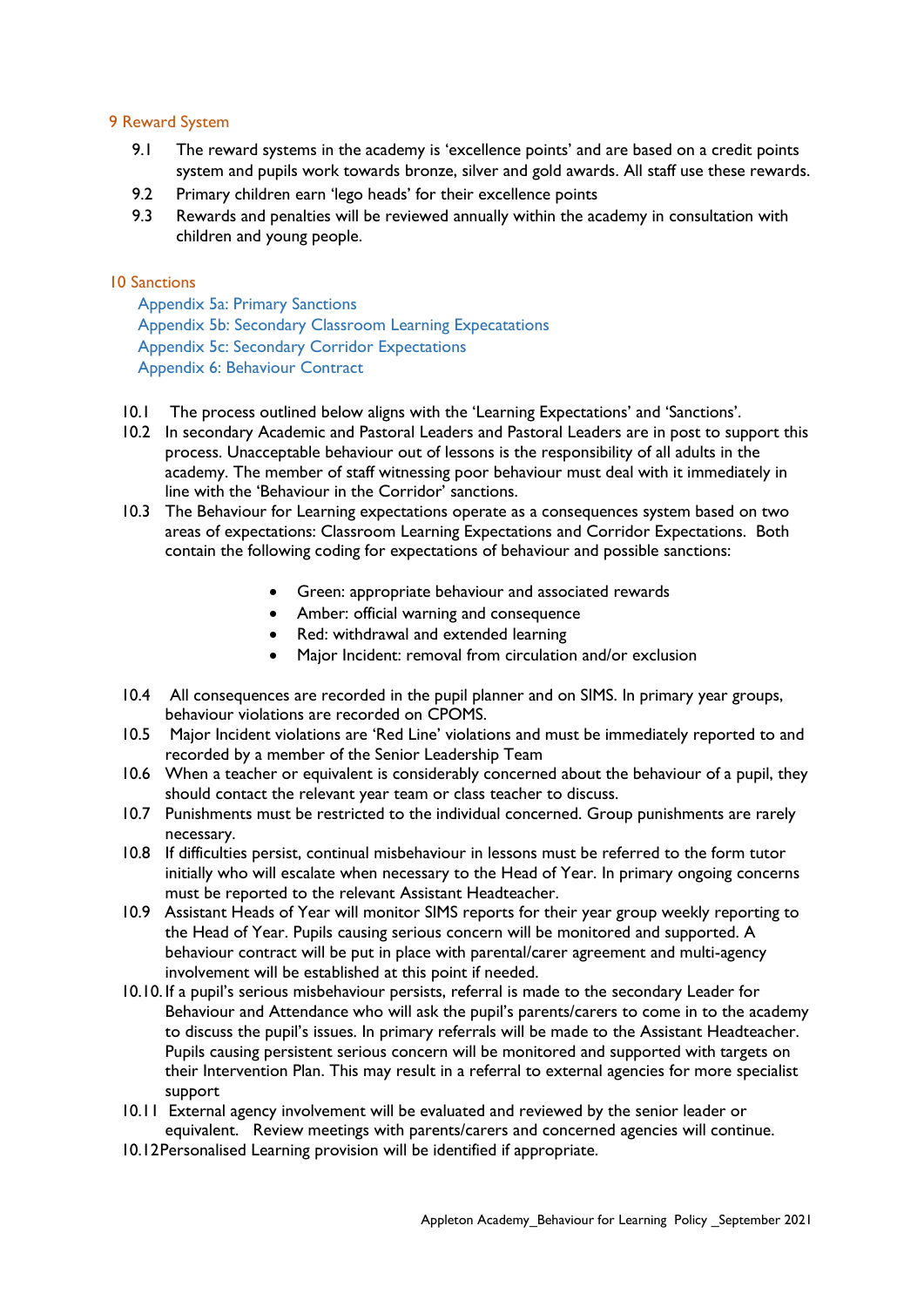- 10.13 Review meetings will identify appropriate support for the high needs of the pupil and referral may be made to the appropriate Behaviour and Attendance Collaborative (BAC) to access this provision, or, if appropriate, referral will be made to the Executive Headteacher who may consider permanent exclusion from the academy community.
- 10.14 In the event of an extreme critical incident, referral may be made for permanent exclusion by the appropriate Head of School to the Executive Headteacher, without using the behaviour management stages outlined above.
- 10.15 Throughout the behaviour management process of pupils, it is critical that parents/carers and academy staff are aware of actions being taken.
- 10.16 All staff must use the pupil planner and SIMS to record excellent points.
- 10.17 All staff must record negative behaviour reports in the pupil planner and on SIMS.

#### 11 Pastoral Structure

- 11.1 In primary children are organised in classes with pastoral guidance provided by the class teacher.
- 11.2 The pastoral structure in secondary is based on year groups with learners allocated to a form with a Form Tutor. A daily programme during the form period supports literacy/numeracy, British Values and the PSHCE programme. Each year has a Head of Year supported by an Assistant Head of Year. The Heads of Year report to the Leader for Behaviour and Attendance and appropriate Head of School

#### 12 Specific Guidance

#### 12.1 Serious Breach of Conduct

The following actions are examples of behaviour which is deemed to breach the code of conduct, it is not a definitive list and the Executive Headteacher and/or the appropriate Head of School may judge other behaviours to be a serious breach;

- Behaviour that is judged to 'bring the academy into disrepute'
- Breaches of health and safety rules.
- Verbal abuse of staff, other adults or pupils.
- Possession of contraband items and/ or drug, drug related parpahanlis or aldohol
- Suspected of being under the influence of drugs and/or alcohol related offences.
- Failure to comply with the system of sanctions such as supervised lunch or detention
- Willful damage to property.
- Homophobic, transphobic or racist bullying.
- Bullying.
- Sexual misconduct.
- Theft.

.

- Making a false allegation against a member of staff. .
- Persistent defiance or disruption.
- Minor assaults or fighting that is not premeditated or planned.

#### **12.2 Behaviour Outside the Academy:**

- 12.2.1 Pupils' behaviour outside the academy on academy business e.g. on academy trips, at sports fixtures, is subject to the academy's behaviour policy. Bad behaviour in such circumstances will be dealt with as if it had taken place in the academy.
- 12.2.2 For behaviour outside the academy, not on academy business, the Executive Headteacher may exclude a pupil if there is a clear link between that behaviour and maintaining good behaviour and discipline among the academy body as a whole, or if it is deemed to be damaging to the reputation of the academy.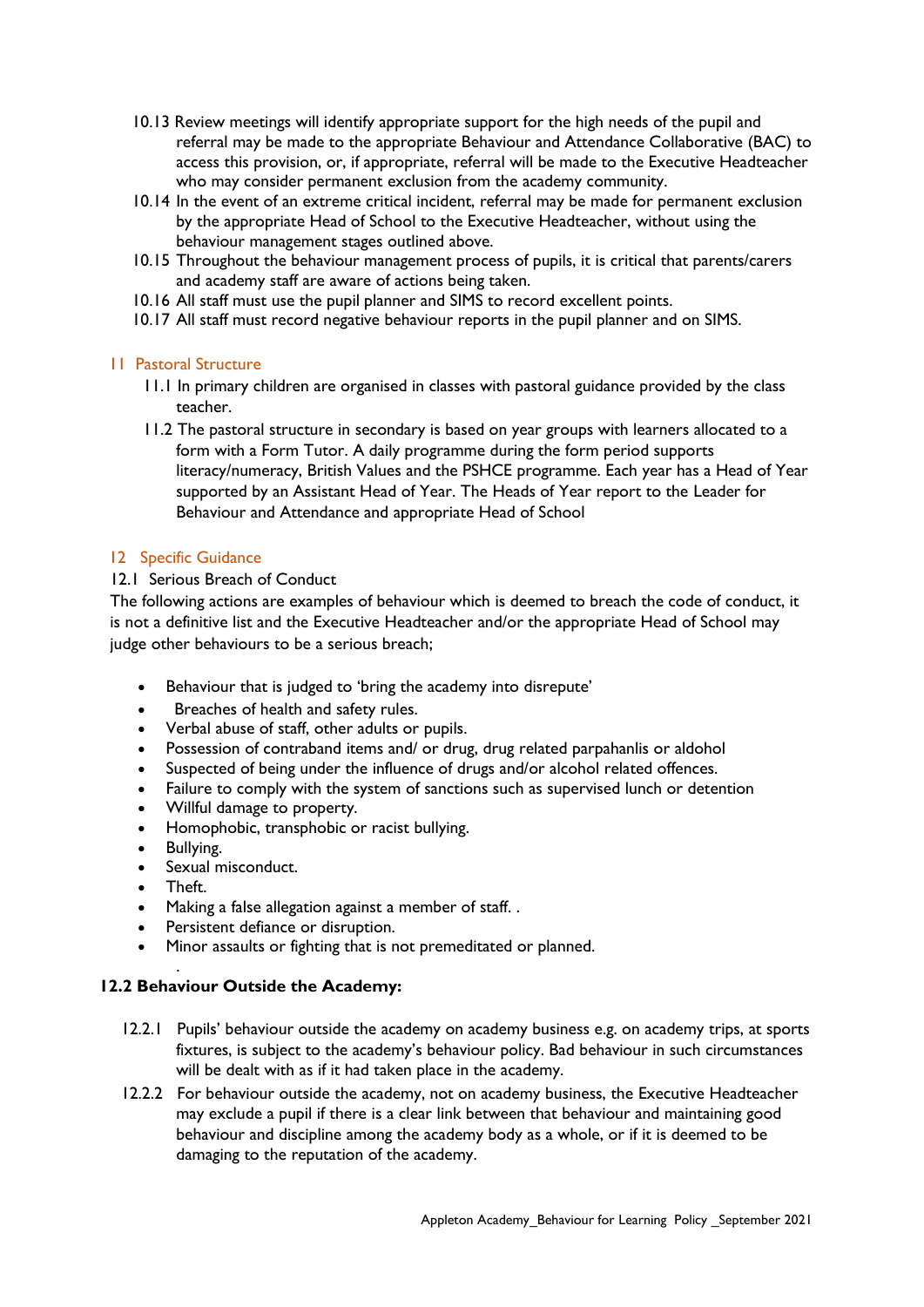## **12.3 Searching Pupils**

- 12.3.1 Staff members may use common law to search pupils with their consent for any item
- 12.3.2 Staff members may ask any pupil to turn out their pockets
- 12.3.3 Staff members may search any pupil's bag or locker
- 12.3.4 Under Part 2 Section 2 of the Education Act 2011 teachers are authorised by the Executive Headteacher to search for any prohibited item with the consent of the pupil if they have reasonable grounds for suspecting that the pupil is in possession of a prohibited item. Further advice is provided in *Searching, screening and confiscation: advice for schools (Ref: DFE-00034-2014 Published 14 February 2014 Last updated 18 January 2018).*
- 12.3.5 Searches will be conducted by a same sex member of staff with another same sex staff member as witness unless there is a risk that serious harm will be caused to a person if the search is not done immediately, and where it is not practicable to summon another member of staff
- 12.3.6 Staff members may require a pupil to remove outer clothing including hast scarves, boots and coats
- 12.3.7 Pupil's possessions will only be searched in the presence of the pupil and another member of staff unless there is risk that serious harm will be caused to a person if the search is not done immediately, and where it is not practicable to summon another member of staff.
- 12.3.8 Staff member may use such force as is reasonable given the circumstances when conducting a search for alcohol, illegal drugs or tobacco products such as vape pens
- 12.3.9 Prohibited items include but are not limited to:
	- Knives and weapons
	- Alcohol
	- Illegal drugs
	- Stolen items
	- Tobacco and other related smoking items such as e-cigarettes
	- **Fireworks**
	- Pornographic images
	- Any article that has been or is likely to be used to commit an offence, cause personal injury or damage to school property
	- Or any other article that is proscribed by the academy rules
- 12.3.10 Any staff member may refuse to conduct a search

#### 12.4 Confiscation

- 12.4.1 A staff member carrying out the search can confiscate anything they have reasonable grounds for suspecting is prohibited tem or consider to be harmful or detrimental to academy discipline. This includes 'legal highs' and other potentially harmful materials which cannot be immediately be identified
- 12.4.2 Confiscated items will not be returned to a pupil or their parent/ carer and will, in the case of knives, weapons and drugs, be reported the police

Academy staff can seize any prohibited item found as a result of a search. They can also seize any item, however found, which they consider harmful or detrimental to academy discipline.

## 12.5 Use of reasonable force

Please refer to the DfE guidance 'Use of Reasonable Force in Schools 2013'. All members of academy staff have a legal power to use reasonable force. This power applies to any member of staff at the academy. It can also apply to people whom the Executive Headteacher has temporarily put in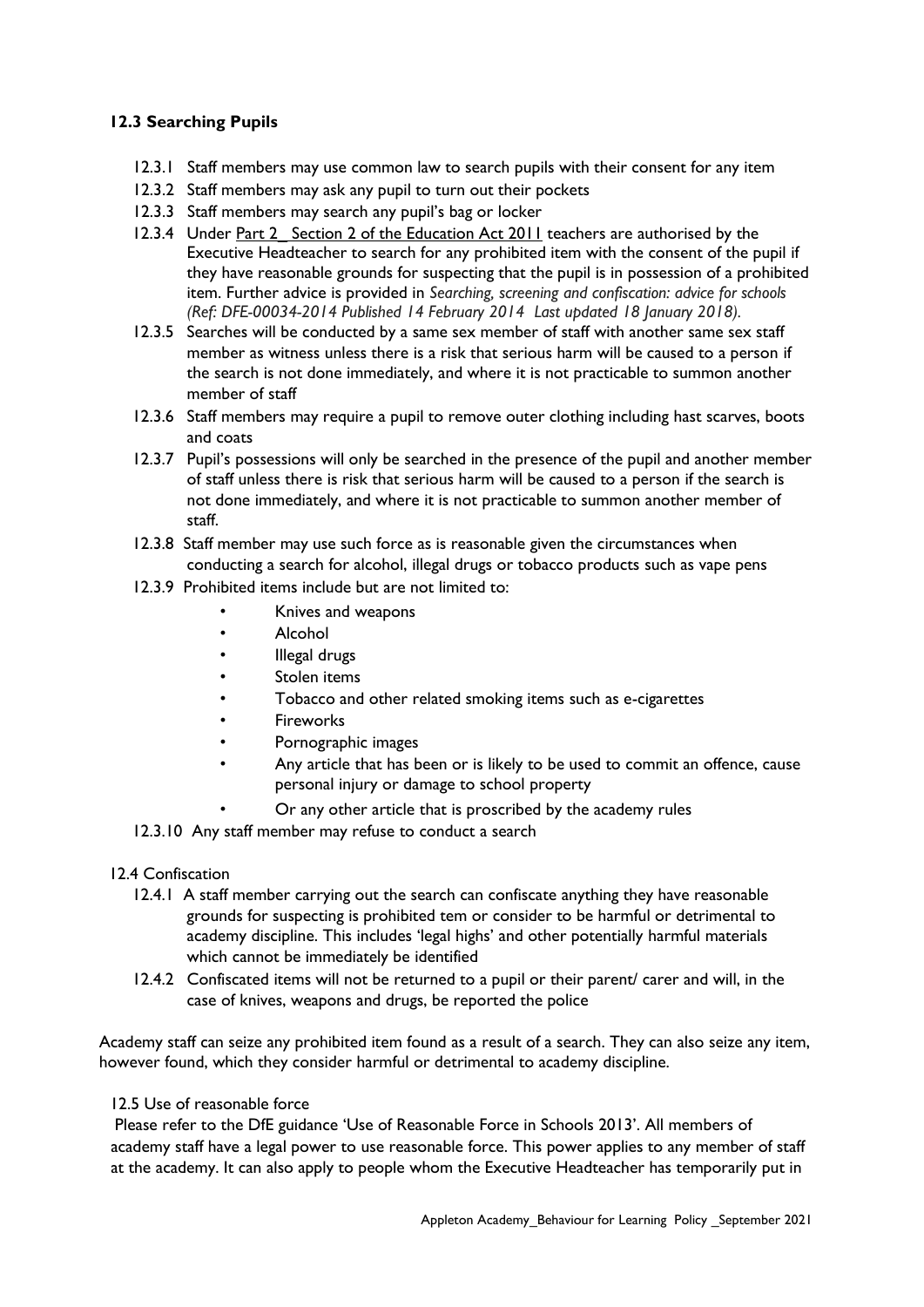charge of pupils, such as unpaid volunteers, cover staff or parents/carers accompanying pupils on an academy organised visit.

#### 13 Exclusion Procedure

13.1 A decision to exclude a pupil, either for a fixed period or permanently is seen as a last resort. The academy is responsible for communicating to pupils, parents/carers and staff its expectations of standards of conduct. A range of policies and procedures are in place to promote good behaviour and appropriate conduct.

#### **Reasons for Exclusion:**

- Serious breach of the academy rules or policies
- Risk of harm to the education or welfare of pupils or others in the academy
- 13.2 Any exclusion will be at the recommendation of the Executive Headteacher and at the discretion of the Local Advisory Board.

#### **Temporary Fixed Term Exclusion:**

13.3 A temporary exclusion should be for the shortest time necessary.

#### **Persistent or Cumulative Problems:**

- 13.4 Where there are persistent or cumulative problems the academy will look at a range of support strategies. These could include:
	- Discussion with the learner
	- Mentoring (Teacher/Personal Coach Support or equivalent)
	- Monitoring Report
	- Discussions with parents/carers
	- Target setting
	- Checking on any possible provocation
	- **Detention**
	- **Mediation**
	- Counselling
	- Internal exclusion
	- **Behaviour Contract**
- 13.5 Exclusion will not be used for minor incidents (e.g. failure to do homework, lateness or poor academic performance), except where these are persistent and defiant.
- 13.6 Exclusions will be served as soon as is possible after the event and not applied retrospectively except when an investigation uncovers serious breaches of conduct

#### **Permanent Exclusion**

13.7A decision to exclude a pupil permanently should only be taken:

• In response to a serious threat, or persistent breaches of the Academy's behaviour;

And

- where allowing the pupil to remain in school would seriously harm the education or welfare of the pupil or others in the academy.
- Permanent exclusions are in response to very serious breaches of academy rules and policies or a disciplinary offence such as: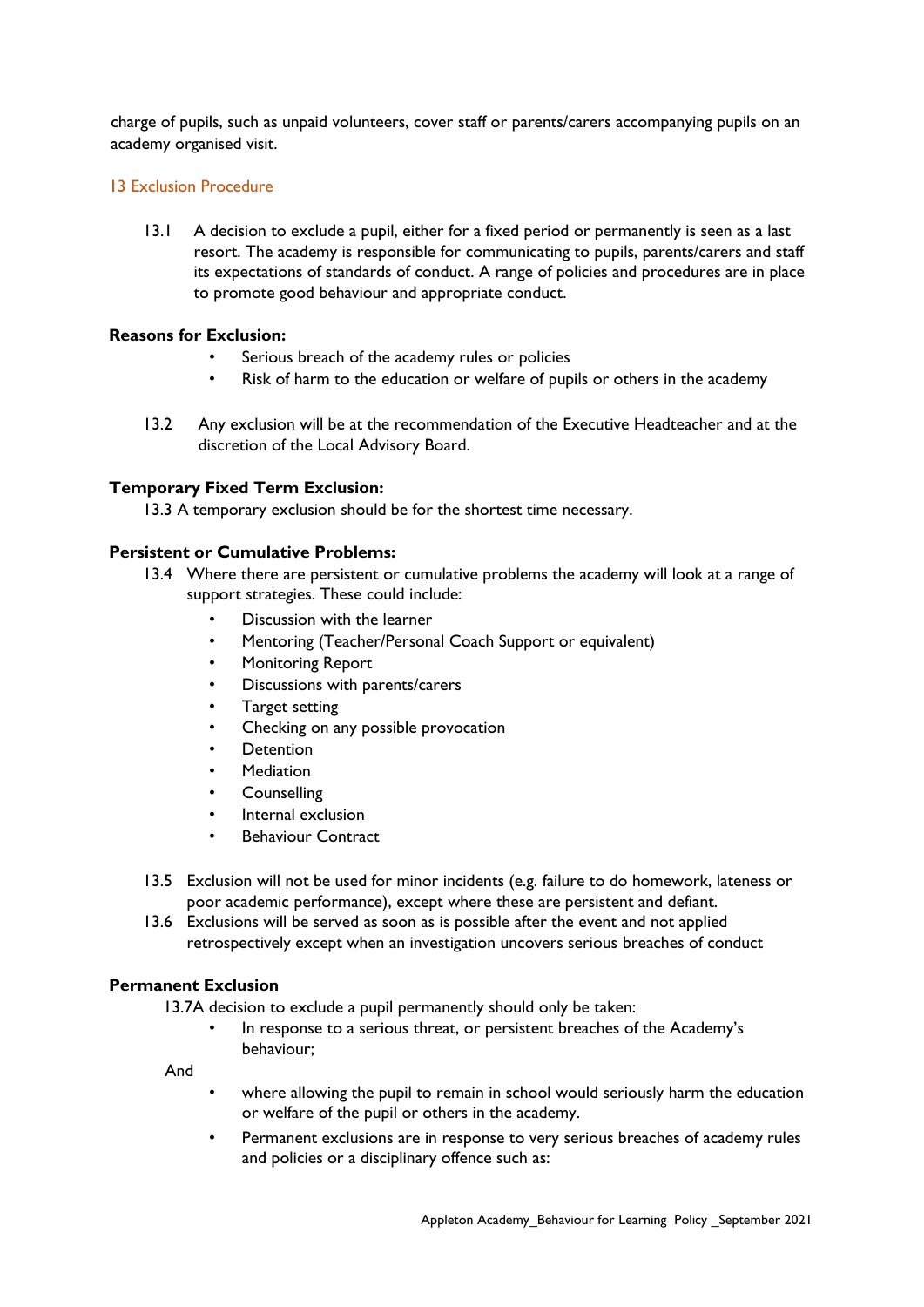- Serious actual or threatened violence against another pupil or a member of staff
- Possession or use of an illegal drug on the premises
- Carrying an offensive weapon
- Persistent bullying
- Racial harassment

#### **Single incident**

- 13.8 Fixed term exclusion may be used in response to a serious breach of rules and policies or a disciplinary offence. In such cases, the Executive Headteacher will investigate the incident thoroughly and consider all evidence to support the allegation, taking account of the academy policies. The pupil will be encouraged to give his/her version of events and the Executive Headteacher will check whether the incident may have been provoked, for example by bullying or racial harassment.
- 13.9 If necessary the Executive Headteacher will consult the Chair of the Local Advisory Board but not if they have a role in reviewing the Executive Headteacher decision.

#### **The Decision to Exclude:**

13.10 If the Executive Headteacher decides to exclude a replace, he/she will:

- ensure that the approved exclusion procedure is followed
- ensure that there is sufficient recorded evidence to support the decision
- explain the decision to the pupil
- contact the parents/carers, explain the decision and ask that their child or young person be collected
- send a letter to the parents/carers confirming the reasons for the exclusion, whether it is a permanent or temporary exclusion, the length of the exclusion and any terms or conditions agreed for the pupil's return
- ensure that appropriate work is set and that arrangements are in place for it to be marked
- plan how to address the pupil's needs on his/her return
- plan a meeting with parents/carers and pupil on his/her return
- 13.11 An exclusion should not be enforced if doing so may put the safety of the pupil at risk. In cases where parents/carers will not comply, for example, refusing to collect their child or young person, the pupil's welfare is the priority.

#### **Pupils with Special Educational Needs and Disabilities:**

- 13.12 The academy must take account of any special educational needs when considering whether or not to exclude a pupil. We have a legal duty under the Equality Act 2010 not to discriminate against disabled Children and Young People by excluding them from the academy for behaviour related to their disability. The Executive Headteacher should ensure that reasonable steps have been taken by the academy to respond to a pupil's disability so the pupil is not treated less favourably for reasons related to the disability.
- 13.13 'Reasonable steps' could include:
	- differentiation/ dispensation in the school's behaviour policy
	- developing strategies to prevent the pupil's behaviour
	- requesting external help with the pupil
	- staff training
- 13.14 Where reasonable adjustments to policies and practices have been made to accommodate a pupil's needs and to avoid the necessity for exclusion as far as possible,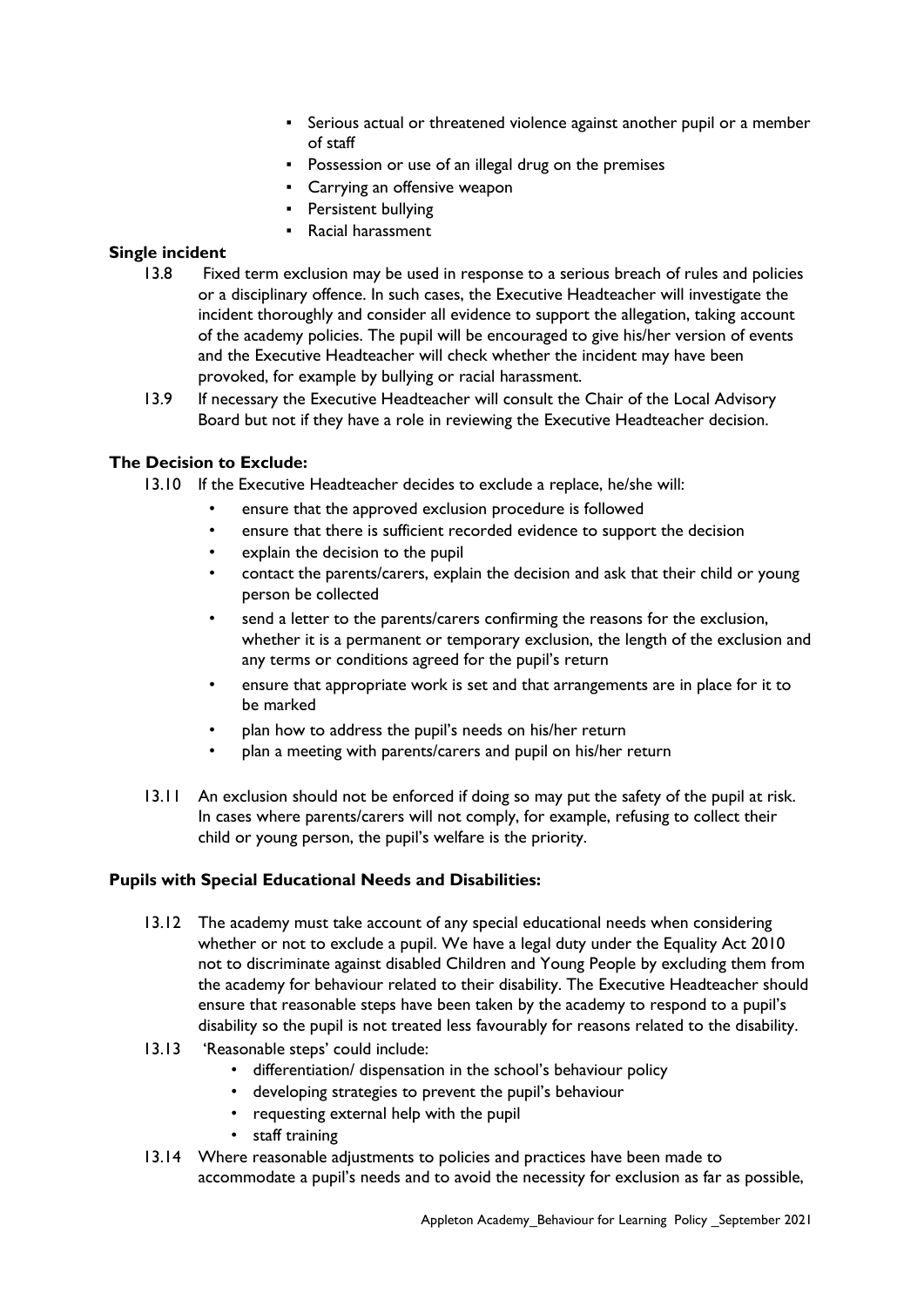exclusion may be justified if there is a material and substantial reason for it. A specific incident affecting order and discipline in the academy may be such a reason.

#### **Marking Attendance Registers Following Exclusion:**

13.15 When a pupil is excluded temporarily, he/she should be marked as absent using Code E.

#### **Removal from the Academy for Other Reasons:**

13.16 The Executive Headteacher may send a pupil home, after consultation with that pupil's parents/carers and a health professional as appropriate, if the pupil poses an immediate and serious risk to the health and safety of other pupils and staff, for example because of a diagnosed illness such as a notifiable disease. This is not an exclusion and should be for the shortest possible time.

#### **Procedure for Appeal:**

- 13.17 If parents/carers wish to appeal the decision to exclude, the matter will be referred to the Chair of the Local Advisory Board. Two members of the Governing Body, who were not involved in the initial decision to exclude, will acknowledge the complaint and schedule a hearing to take place as soon as practicable and normally within five days.
- 13.18 Records relating to the decision to exclude and the parents/carers' complaint will be copied to all parties not later than two days prior to the hearing. In no circumstances, however, will the academy or its staff be required to divulge to parents/carers or others any confidential information on or the identities of pupils or others who have given information, which has led to the exclusion or which the Executive Headteacher has acquired during an investigation.
- 13.19 The parents/carers may be accompanied to the hearing by one other person. This may be a relative, teacher, mentor or friend. Legal representation will not normally be appropriate. If possible, the members of the Governing Body will resolve the parents/carers' complaint without the need for further investigation. Where further investigation is required, the Governing Body will decide how it should be carried out. After due consideration of all the facts they consider to be relevant, the Governing Body will reach a decision on whether to uphold the exclusion or reinstate the pupil or they may make other recommendations. This decision will be made within ten days of the hearing.
- 13.20 The Chair of the Local Advisory Board will write to the parents/carers informing them of the decision and the reasons for it. The decision of the Chair of the Local Advisory Board will be final. The findings of the Local Advisory Board and, if any, recommendations will be sent in writing to the parents/carers, the Executive Headteacher and teacher/form tutor or equivalent. The letter will also outline the right of appeal.

#### 14 South Bradford Behaviour and Attendance Collaborative (BAC)

Appleton Academy is part of the South Bradford Behaviour and Attendance Collaborative (BAC). The BACs system has been establish to enable groups of geographically located school to work together to support the management of the most vulnerable secondary pupils in the district. This include managed moves and RAP placements.

#### 15 Monitoriing and Review

Behaviour for Learning will be reported at each meeting of the Local Adivsory Board. This policy will be reviewed regularly and at least annually.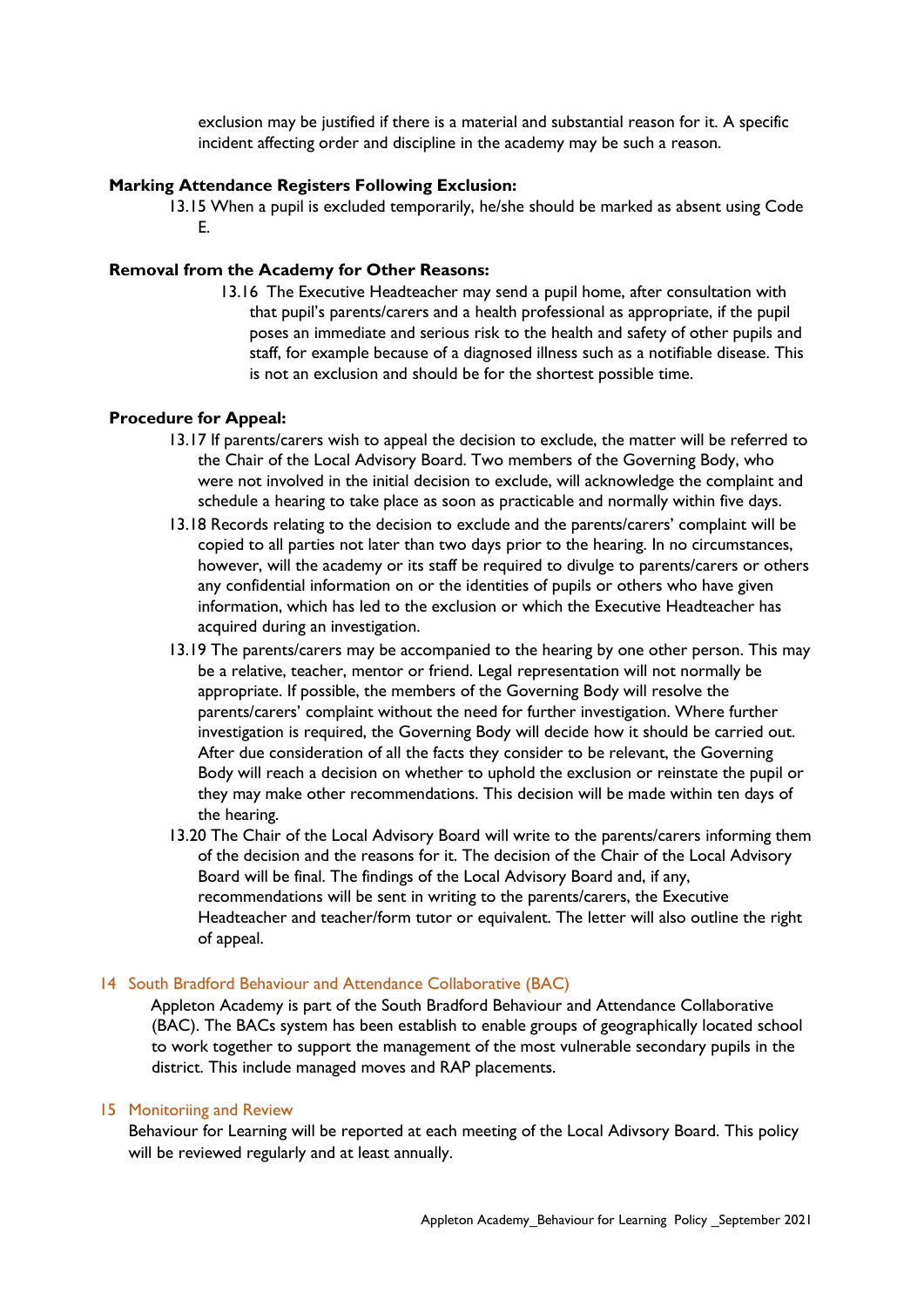#### 16 Appendices

Appendix 1: Behaviour on a page Appendix 2 Primary Routines and Expectations Appendix 3: Secondary Routines and Expectations Appendix 4a Behaviour for Learning Procedure (Primary) Appendix 4b Behaviour for Learning Procedure (Secondary) Appendix 5a: Primary Sanctions Appendix 5b: Secondary Classroom Learning Expectations Appendix 5c: Secondary Corridor Expectations Appendix 6: Behaviour Contract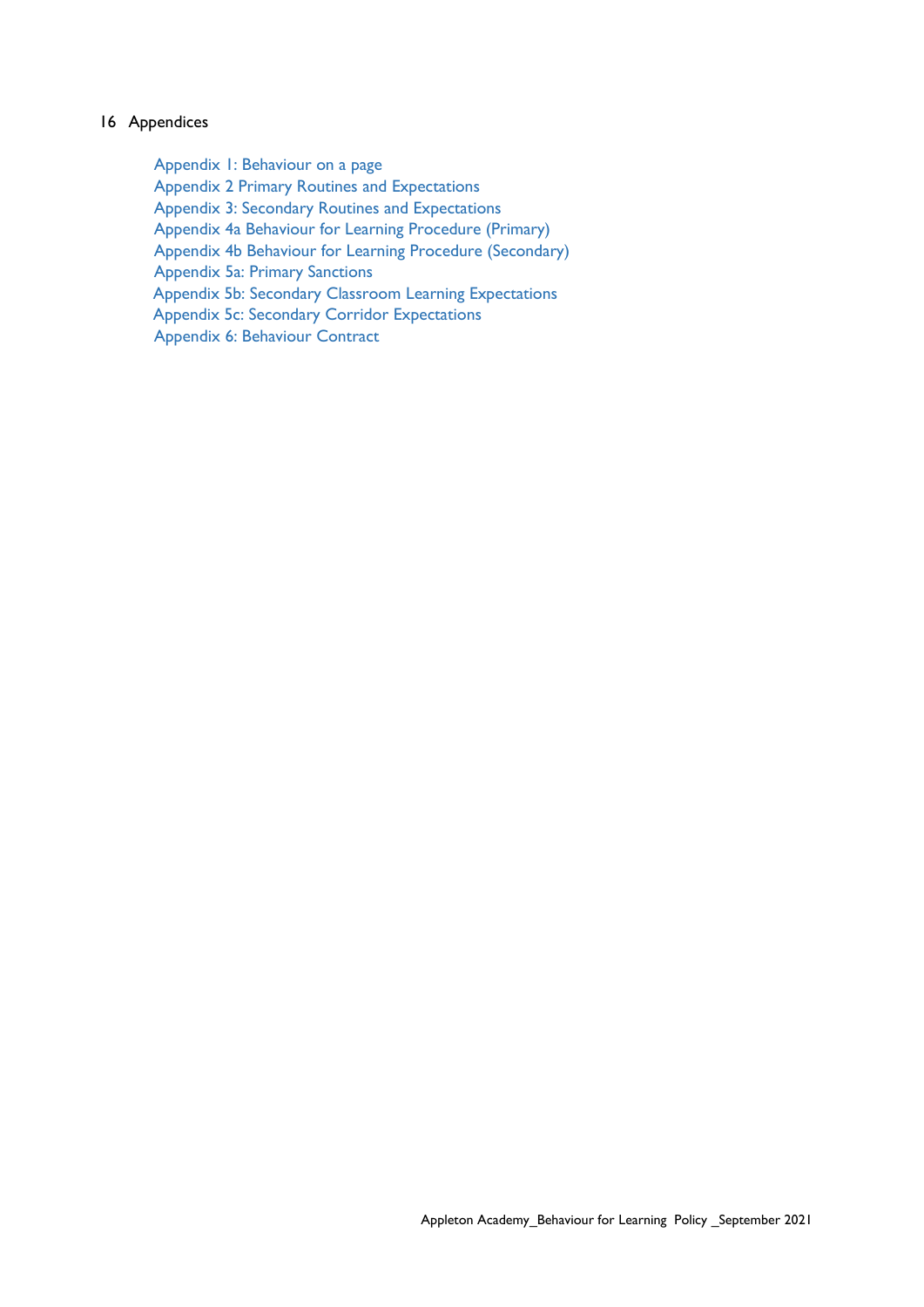#### Appendix 2: Behaviour on a Page



#### As adults we commit to ensuring:

- $\Box$  Strong relationships are at the heart of our school.
- $\Box$  Every child and young person is greeted and welcomed as part of a community.
- $\Box$  We don't give up on our pupils; every day is a fresh start and everyone has a chance.
- $\Box$  We value and seek to know the dreams and aspirations of our children and young people; inspiring, nurturing and developing their thirst for knowledge and sense of place.

#### 3 Simple Rules:

- D Be safe
- **D** Be respectful
- **D** Be your best



Consistency of Language:

I need you to… Thank you for … I've noticed that…

# **Togetherwithourcommunitywecanachieveextraordinarythings.**

#### Clear and Consistent Routines

 $\Box$  'In and On' – young people come into the classroom to a task every lesson, every time

• Exit– stand behind chairs, check the floor, corridor reminder, dismiss a group at a time

- $\Box$  Planners on desks open and face down to the correct page
- $\Box$  'Eyes on me' a reminder to continue listening
- $\Box$  First time, every time I shouldn't have to tell you again
- $\Box$  'Pens down, look this way' getting attention during lesson transitions or review

#### Restorative conversations:

- 1. What happened?
- 2. What were your thoughts at the time?
- 3. What have you thought since?
- 4. Who lost out? Why is that important?
- 5. What do we need to do to put this right?

#### Stepped Sanctions

If young people are not meeting the **green expectations** , the following steps are taken: **Amber**: warning and an opportunity to work back to **green**

**Red:** failure to correct behaviour or serious incidents

**Major Incident: SLT** sanction

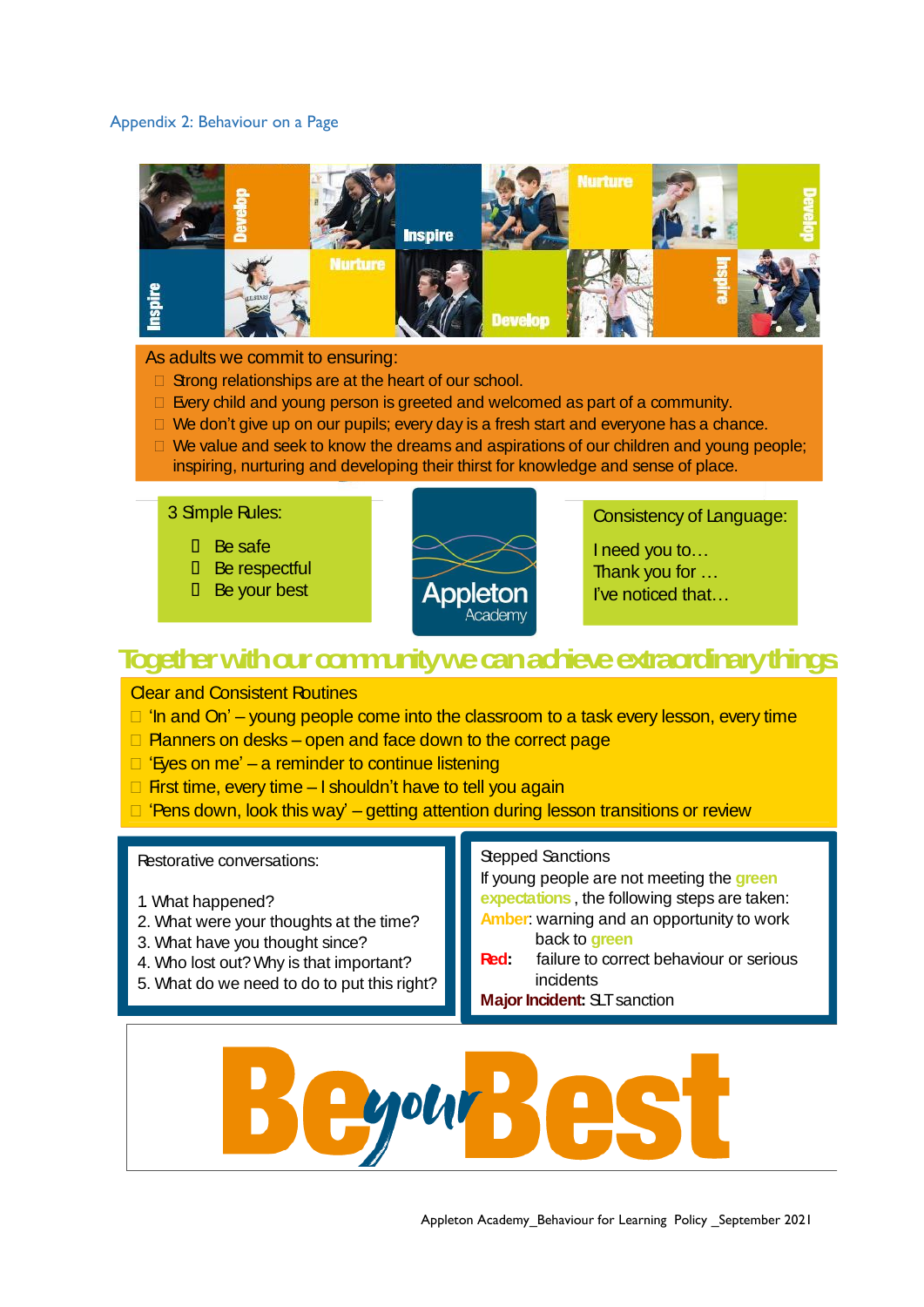#### Appendix 2: Primary Routines and Expectations

\_\_\_\_\_\_\_\_\_\_\_\_\_\_\_\_\_\_\_\_\_\_\_\_\_\_\_\_\_\_\_\_\_\_\_\_\_\_\_

Primary Routines and Expectations

#### Classrooms

- Have activity or DIRT to complete ready for children
- Provide necessary equipment, keeping all resources accessible and ready to use
- Ensure classroom routines are embedded and adhered to (cloakrooms tidy/PE bags away/books and pens etc in trays/water bottles tidy)
- Check uniform and address accordingly (shoes/jewellery/nail polish etc)
- Ensure classrooms are left tidy at end of lessons
- Water bottles to be taken home every night and refilled ready for the following day
- If laptops/iPads have been used make sure they are all plugged in and in the right order
- Escort children out of the building at playtime or to the lunch hall at dinnertime
- If there is an assembly line children up, in silence, whilst waiting to enter

#### Around school

- Walk your class around the building quietly, stopping regularly to maintain expectations
- Walk on left
- Challenge children who are running
- Do not let children loiter in corridors-move them on
- Ensure children are talking quietly
- Be responsible for the area outside your classroom
- Address behaviour of ALL children

#### Duty times

- Be proactive-challenge poor behaviour
- Be punctual
- Collect your class on time (be outside a couple of minutes before the bell)
- Escort your class in quietly
- Make sure you are stationed in your allocated area-do not all cluster together
- If you are not able to do your duty make sure you have swapped or inform SLT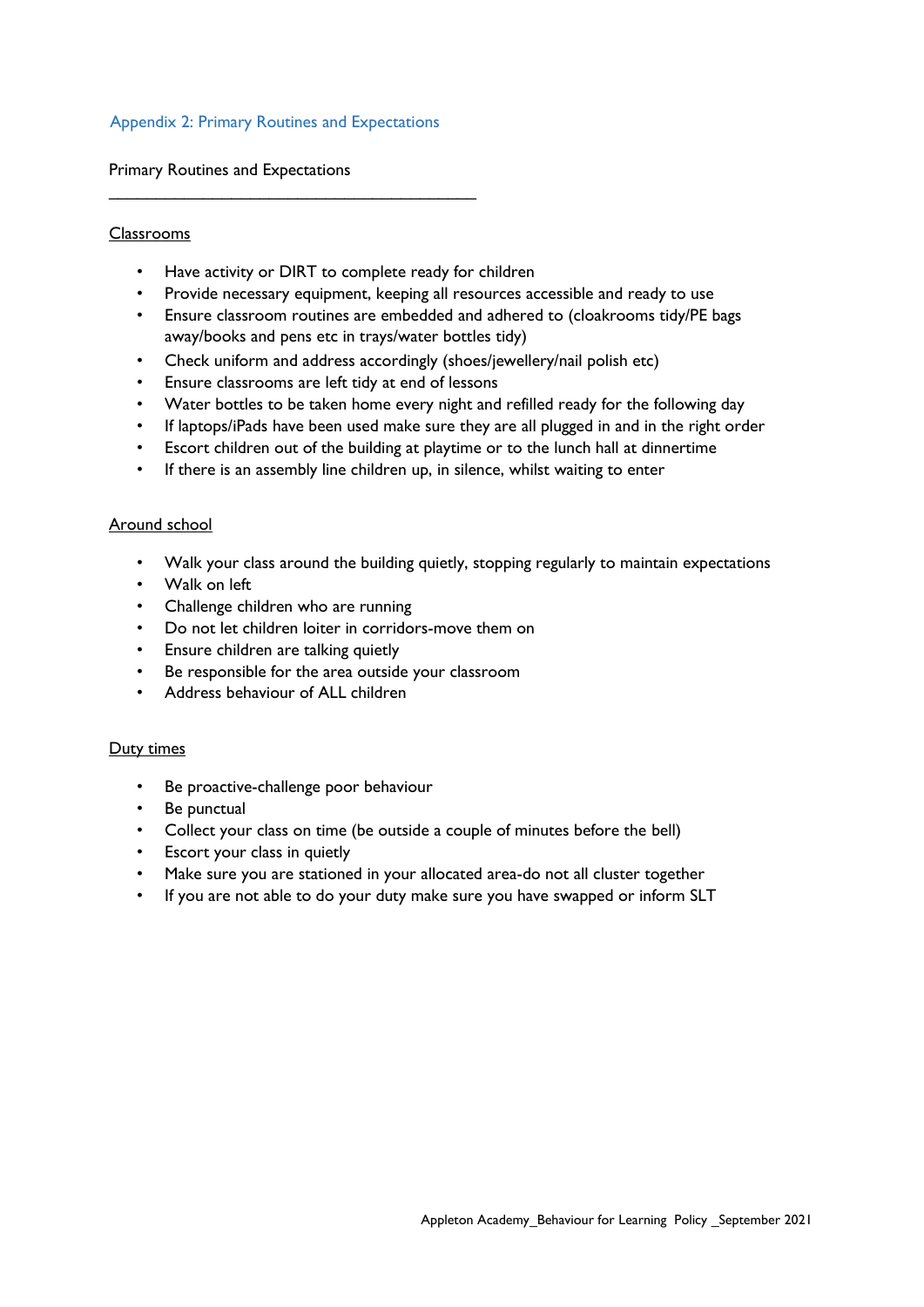#### Appendix 3: Secondary Routines and Expectations

 $\mathcal{L}_\text{max}$  , and the contract of the contract of the contract of the contract of the contract of the contract of the contract of the contract of the contract of the contract of the contract of the contract of the contr

Secondary Routines and Expectations

# **Classrooms**

#### **Start of the lesson:**

- Be in classrooms five minutes before the start of the lesson
- Greet at the door and welcome into classroom and actively challenge behaviour
- Have activity or DIRT to complete ready for pupils
- Ensure you have access to the Sanctuary Timetable and appropriate work, if needed
- Provide equipment, keeping pots stocked and accessible, at the front of the classroom
- Enforce pupil entry routine: bags on the floor, coats off, planners and equipment on desks, start entry tasks immediately
- Check uniform and record in planner any issues / sanction accordingly
- Ensure roles in place for handing out and collecting books, collecting equipment
- Pupils are not to be sent to collect laptop trolleys. A full trolley must have been booked and collected, in advance, by the teacher.

#### **End of the Lesson:**

- Ensure pupils have cleared desk / area surrounding desk
- Ensure pupils return any borrowed equipment
- If laptops have been used make sure they are all plugged in and in the right order.
- Ensure pupils stand behind desks with chairs / stools tucked under
- Dismiss pupils 1 table at a time
- Escort pupils out of the building for break and lunchtime, via the Sports Hall doors
- If there is an assembly line pupils up, in silence, whilst waiting to enter the auditorium
- If you teach on the lower floor, ensure pupils are accompanied up the stairs so that they leave the building at the beginning of break/lunchtime.

#### **Around School & Form Time**

- Challenge pupils who are running
- Challenge boisterous behaviour
- Ensure pupils are talking quietly no shouting or communicating to pupils on different floors
- Do not let pupils loiter in corridors move them on
- Continue to check uniform footwear, blazers / outdoor clothing
- Be responsible for the area outside your classroom
- Form tutors check planners daily for expectations and for weekly parental signatures

#### **Duty Points - KS3 break: 9.50am; KS4 break: 10.40am**

- Be proactive challenge poor behaviour
- Do not sit down with your back to the area / pupils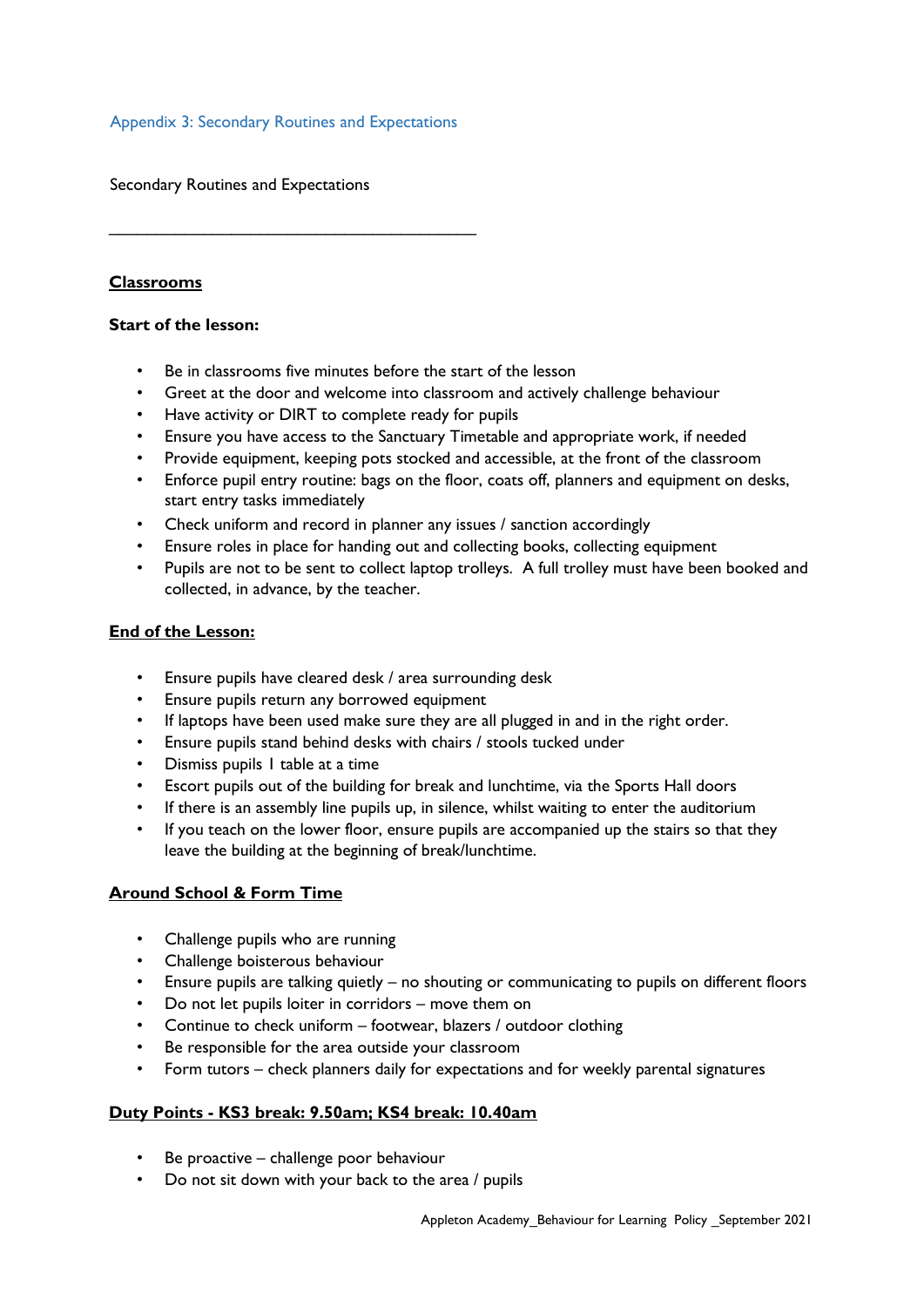- Move round your allocated area
- Do not sit and talk to a small group of pupils ignoring your allocated area
- Pupils must not loiter around the stairs
- Wear your hi vis jacket
- Be on time
- Do not leave your area until you have cleared it / handed over
- Challenge pupils on uniform
- If inside the dining room, ensure pupils are seated
- Do not allow pupils to eat walking around
- Make sure you are stationed in your allocated area, please do not cluster together and leave areas unattended
- If you are not able to be on duty make sure you have sought a replacement well in advance and inform Claire Holden
- If any pupils are not following the rules, send them outside

#### **Pupils are not allowed to enter the dining room at lunchtime without their planner. Any pupil without a planner must join the back of the queue.**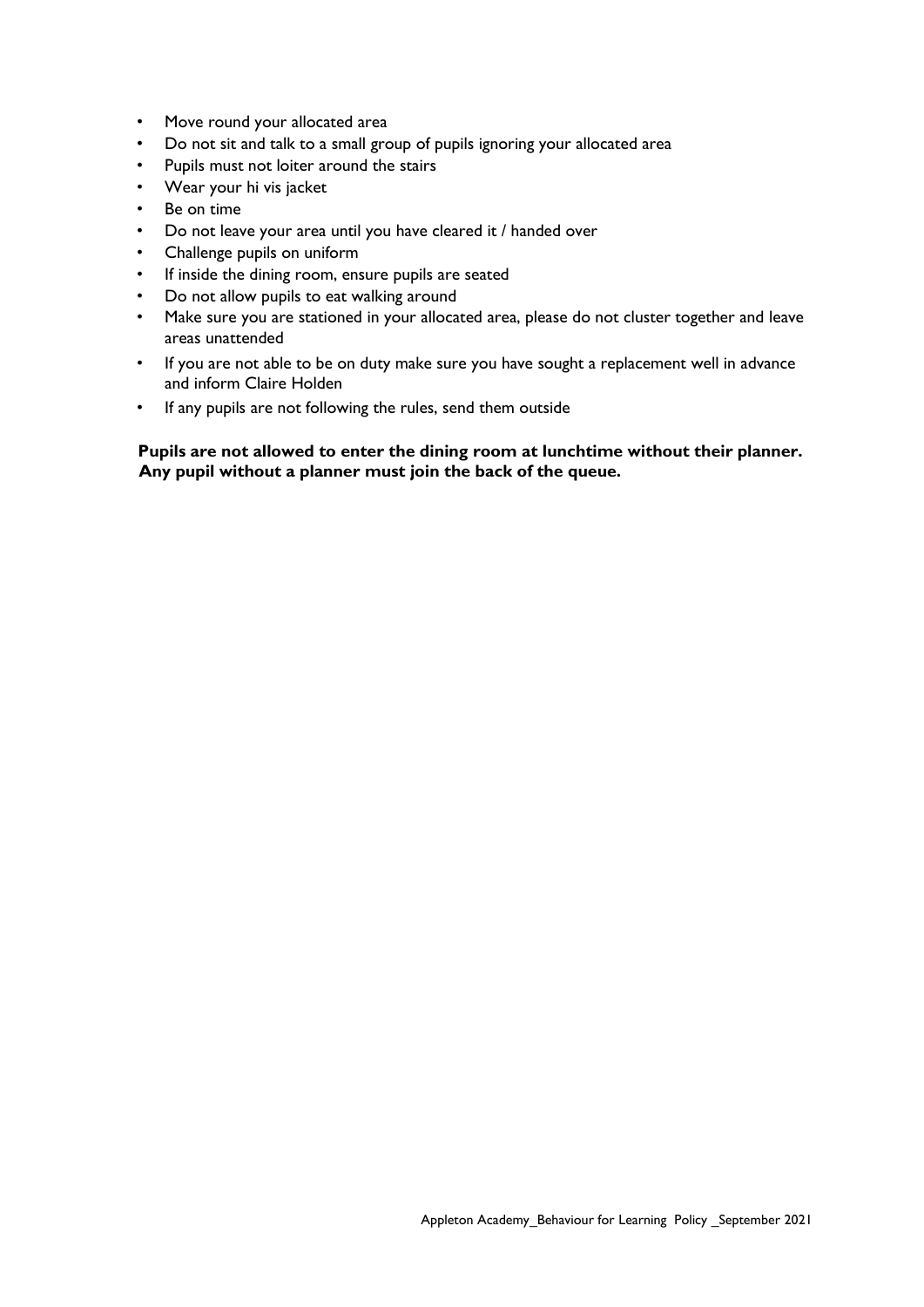#### Appendix 4a Behaviour for Learning Procedure (Primary)

Primary Behaviour Procedure \_ Rewards

The rules:

A positive classroom ethos, clear routines and high expectations are essential in creating a positive learning environment in primary classes. However if, after discussion with an adult, a child chooses to break one of the **Golden Rules**, s/he must understand that that choice has consequences.

|          | <b>Bronze</b> | Silver | Gold  |
|----------|---------------|--------|-------|
| Autumn I | 50            |        |       |
| Autumn   | $45+$         |        |       |
| Spring I | $40+$         | 50     |       |
| Spring 2 | $35+$         | $45+$  |       |
| Summer I | $30+$         | $40+$  | 50    |
| Summer 2 | $25+$         | $35+$  | $45+$ |

All children start off with a bronze card in September with 50 Lego stamps. The expectation is that they will keep these stamps by not displaying inappropriate behaviour. If a child receives a C2 then they lose a stamp. Only class teachers can remove the stamps. There will be six points across the year where children can be awarded a badge-use the chart above to check whether a child needs to be awarded a badge.

Bonus stamps can be awarded to children who go **above and beyond** the general expectations – only class teachers can authorise these stamps. If a child receives 155 stamps at any point they will be awarded their badge straight away.

Step Process to Managing Behaviour

| Step I  | distraction, subtle ignoring, non-verbal reminder or praise for another child's<br>positive behaviour |
|---------|-------------------------------------------------------------------------------------------------------|
| Step 2  | A verbal rule reminder                                                                                |
| Step 3  | A warning of further consequences for further rule breaking and consider change<br>of seating         |
| Step 4  | Visual recording (linked to theme) to signify the loss of privileges                                  |
| Stage 5 | Move to consequences                                                                                  |

Rewards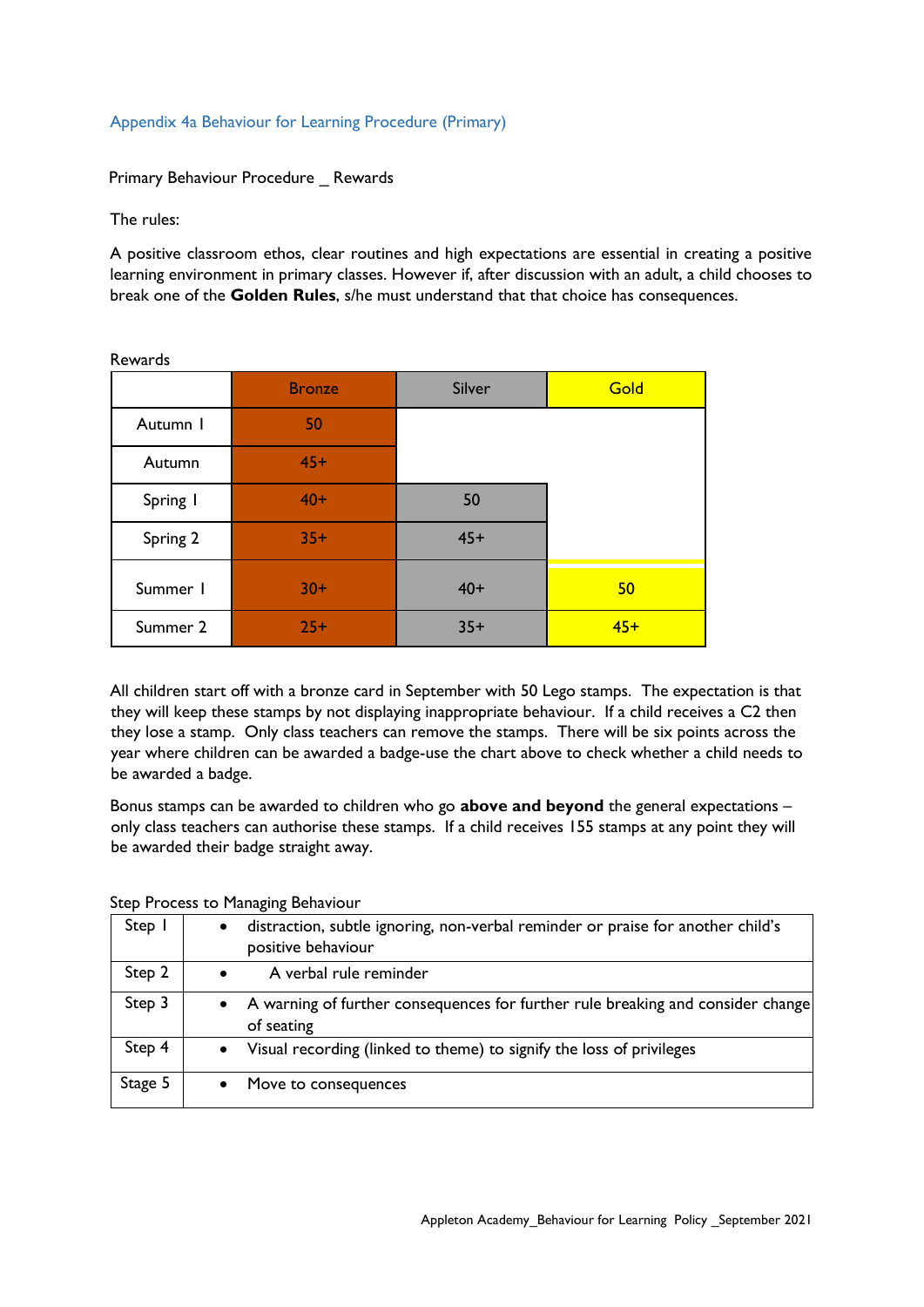# Appendix 4b Behaviour for Learning Procedure (Secondary) Key Stage 3 and 4

The Academy has a clear set of expectations it expects pupils to follow. This document outlines the expectations we expect of all members of the Academy and states the sanctions used when a pupil chooses to violate these expectations. The Academy rewards those pupils and these rewards are also set out in this document.

A positive, ordered environment where pupils take responsibility for their behaviour, and equipment, is essential to ensuring children and young people are able to learn and meet their potential. Promoting effective learning behaviour is a collective responsibility. Behaviour for learning is reviewed by subject teachers, Heads of Department, Form Tutors, and Heads of Year on a regular basis.

Appleton Academy expects children and young people to be treated with respect, referred to by their first name, welcomed into teaching areas and spoken to in a respectful manner. Teachers are expected to plan good quality lessons that are challenging, engaging and well resourced to ensure learners make the progress required to meet their potential.

Praise, reward and appropriate sanctions for violating these expectations are displayed in the pupil planner and on classroom walls. All teachers refer to these expectations. In specialist subject areas such as Science, there are additional expectations and learners are made aware of how they particularly apply to the learning environment that they are in. These are illustrated further on the Behaviour for Learning poster.

#### Rewards

There is a strong ethos of celebrating pupil success through verbal recognition of a pupil's hard work, achievements, conduct and contribution.

The Reward system in the Academy in Key Stage 3 and 4 is 'Excellence Points' where pupils work towards Bronze, Silver and Gold Awards. This collection of excellence points will lead to a range of rewards including;

- Certificates and badges
- Positive phone calls home
- Good bag
- Cinema experience
- Non-uniform pass
- Rewards trip
- Early Friday pass

Excellence points and rewards will be reviewed regularly with pupils and staff.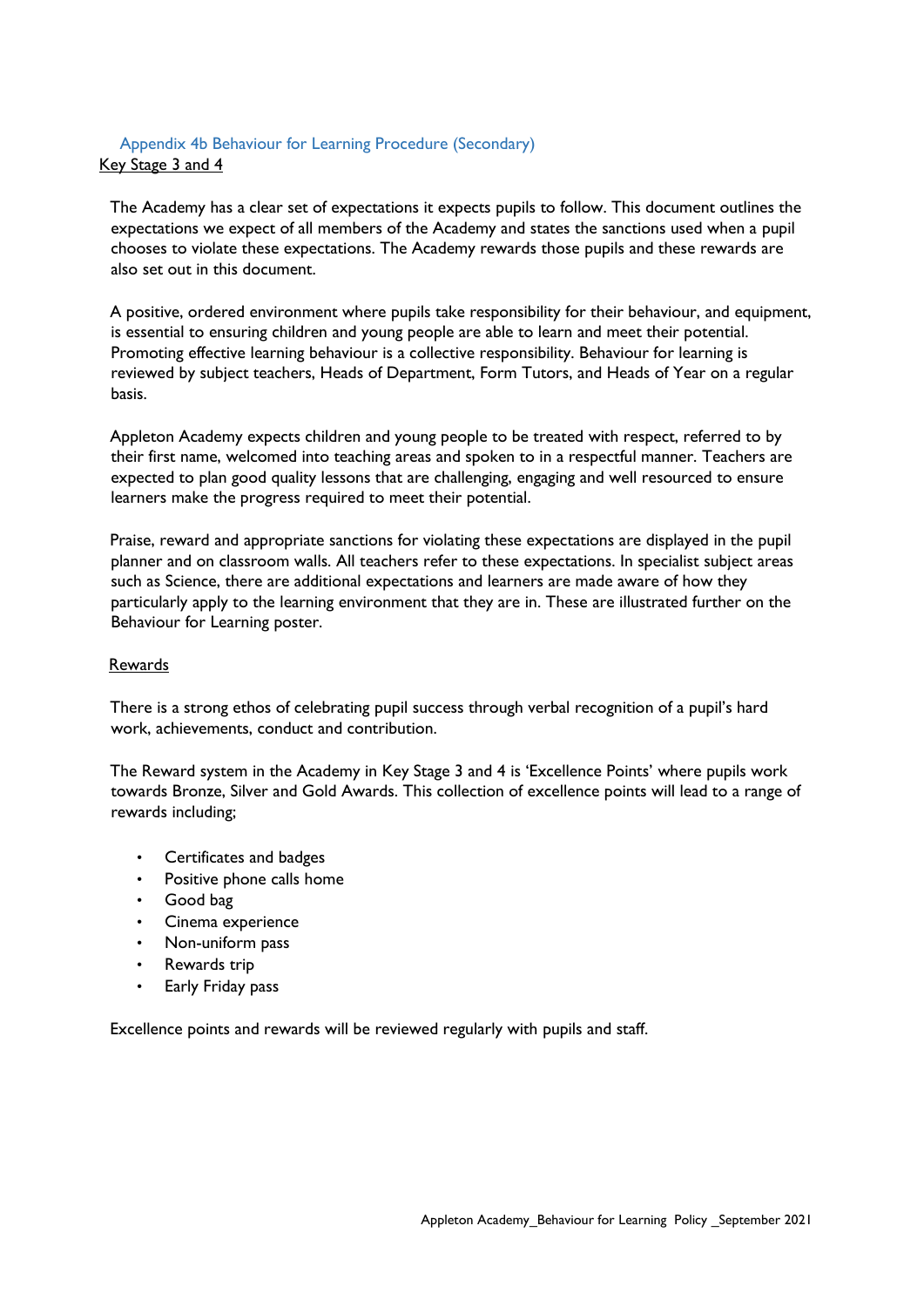#### Allocation of Excellence Points 2021/22 **Reward System**

|               | Number of Points<br>(Excellence minus behaviour) | Reward                                                                                                                                                                 | Reward Option                                                                                                                                                                                           |
|---------------|--------------------------------------------------|------------------------------------------------------------------------------------------------------------------------------------------------------------------------|---------------------------------------------------------------------------------------------------------------------------------------------------------------------------------------------------------|
| <b>Bronze</b> | 2000                                             | <b>Bronze Certificate and badge</b><br>□Website and newsletter mention<br>□Phone call home (HOY)<br>□Assembly recognition                                              | $\Box$<br>Cinema experience<br>Hot drink<br>$\Box$<br>$\Box$<br>Goody bag (snack)<br>Q Buster (one week)<br>0                                                                                           |
| Silver        | 3000                                             | □Silver certificate and badge,<br>□Website and newsletter mention<br>□Phone call home (SLT)<br>□Assembly recognition                                                   | Cinema experience<br>$\Box$<br>Extended lunch (& friend)<br>□<br>Goody bag (snack and items)<br>0<br>Helping Mrs Parr in the library<br>□<br>Non-uniform pass<br>0<br>Q Buster (one week & friend)<br>П |
| Gold          | 4000                                             | □Gold certificate and badge<br>□Website and newsletter mention<br>$\Box$ Phone call home from the Head of<br><b>Secondary/Deputy Head</b><br>□Assembly recognition     | $\Box$ Cinema experience (& friend,<br>discretionary)<br>$\Box$ Non-uniform pass<br><b>Rewards trip</b><br>$\Box$<br>Early leave on Friday<br>$\Box$<br>Sporting afternoon<br>$\Box$<br>Afternoon tea   |
| Platinum      | 5000                                             | □Platinum certificate and badge<br>□Website and newsletter mention<br>□Phone call home from the Executive<br>Headteacher or Head of Secondary<br>□Assembly recognition | Cinema experience (& friend,<br>0<br>discretionary)<br>Non-uniform pass<br>$\Box$<br>Rewards trip<br>0<br>Early leave on Friday<br>$\Box$<br>Sporting afternoon<br>$\Box$<br>$\Box$ Afternoon tea       |

#### **Excellence points**

Stamp in planner = 15 points Attendance: half-termly of 95% plus = 10 points Attendance: half-termly of 98% plus = 20 points Exemplary Uniform = 5 points Conduct above and beyond expectations = 10 points Recognition for Excellence = 10 points Head of Year Commendation = 20 points SLT Commendation = 50 points Head of Secondary Commendation= 75 points Executive Headteacher Commendation= 99 points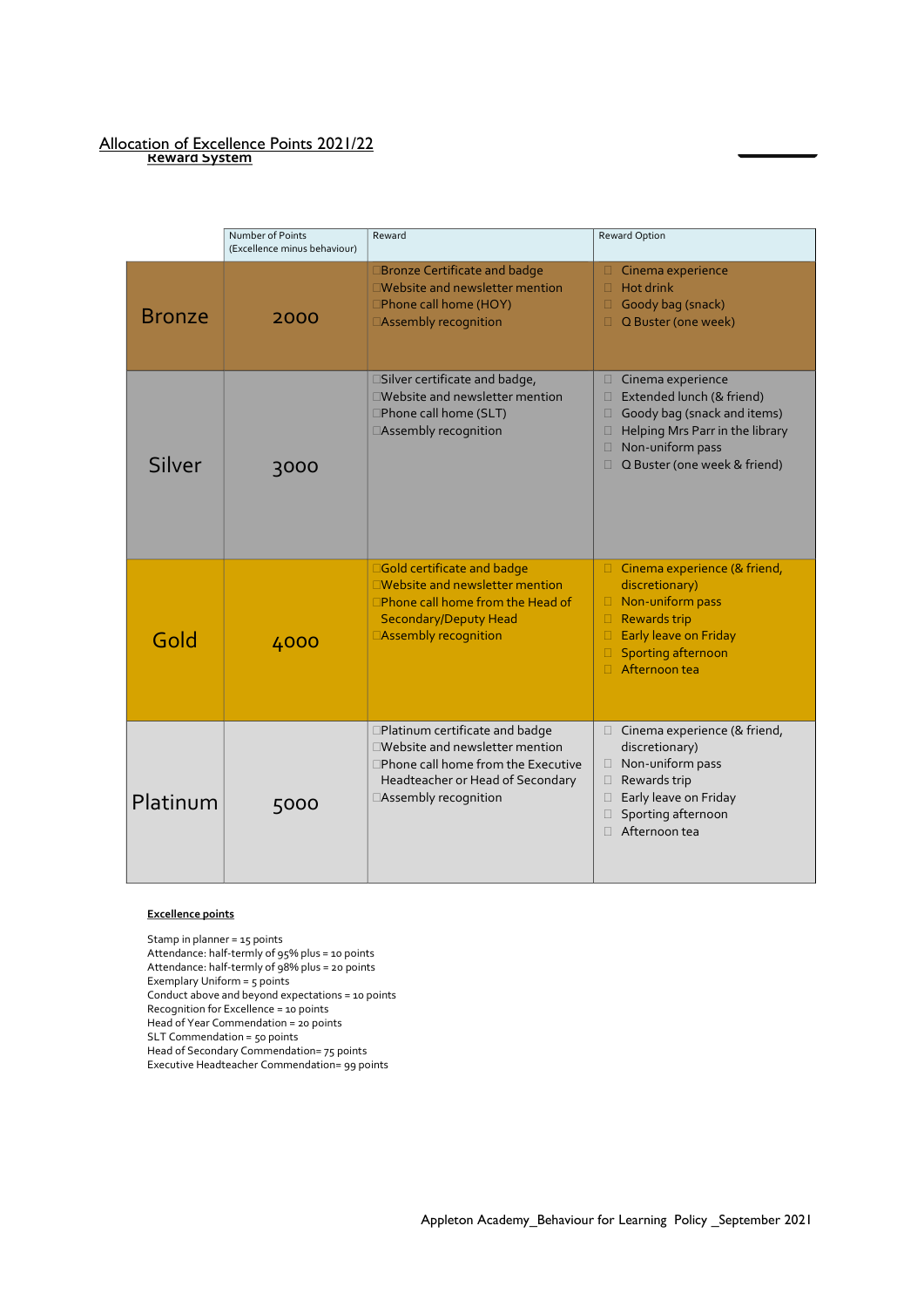#### **Attendance**

- 100% attendance rewarded with celebration events, including cinema showings, certificates in assemblies and non-uniform passes.
- Parents/carers will be notified of individual pupil attendance, through planners, on a weekly basis.

#### Sanctions for Violation

When a pupil disrupts learning or behaves inappropriately within the Academy there are consequences for those actions. The level of sanction relates very much to the specifics of the incident. It is essential, however, that all staff apply these consistently, follow through the sanctions and are fair to the pupils. These sanctions are not a choice as they are seen as a punishment for choosing to behave in an inappropriate manner.

All violations must be recorded electronically and in the pupil planner. Sanctions for violating expectations and the behaviour points given are set out in four categories;

> Amber: official warning and consequence (5 points per violation) Red: withdrawal and extended learning (10 points per violation) Major Incident: removal from circulation and/or exclusion (15 points per violation)

The behaviour for learning categories, violations and sanction are set out in the Behaviour for Learning posters.

#### **Definitions**

Whilst most violations are self-explanatory, the following definitions apply;

| Late                                | Pupils arriving after the majority of pupils, after the starter activity<br>or after registration has started will be classed as late.                                                                                                                                                                                                                                                                                      |
|-------------------------------------|-----------------------------------------------------------------------------------------------------------------------------------------------------------------------------------------------------------------------------------------------------------------------------------------------------------------------------------------------------------------------------------------------------------------------------|
| Boisterous Behaviour                | Includes; grabbing one another, jumping on one another, pushing<br>people off chairs, sliding on banister, running in corridors,<br>'peanuting', use of loud voices in corridors, shouting over balconies,<br>obstructing corridors or stairs.                                                                                                                                                                              |
| Major Incident                      | Major incidents will be decided by a senior leader but could include<br>acts of violence.                                                                                                                                                                                                                                                                                                                                   |
| Incorrect uniform                   | Includes not wearing correct uniform, wearing additional items,<br>inappropriate hair styles, wearing facial piercings, ear posts,<br>headphones, inappropriate make up or nail varnish                                                                                                                                                                                                                                     |
| Inappropriate shows of<br>affection | This relates to pupils in relationships and includes holding hands<br>around the building, hugging or kissing.                                                                                                                                                                                                                                                                                                              |
| Out of Bounds                       | Includes being found in the primary areas of school, on fitness<br>equipment unsupervised, in disabled toilets unless given a pass, in the<br>lift without a pass, in the auditorium unsupervised, beyond the<br>higher fitness trail path and on fire escapes.<br>At dinner and break pupils must in the dinner hall, outside or, if they<br>have a pass, in the library. Any pupils found elsewhere are out of<br>bounds. |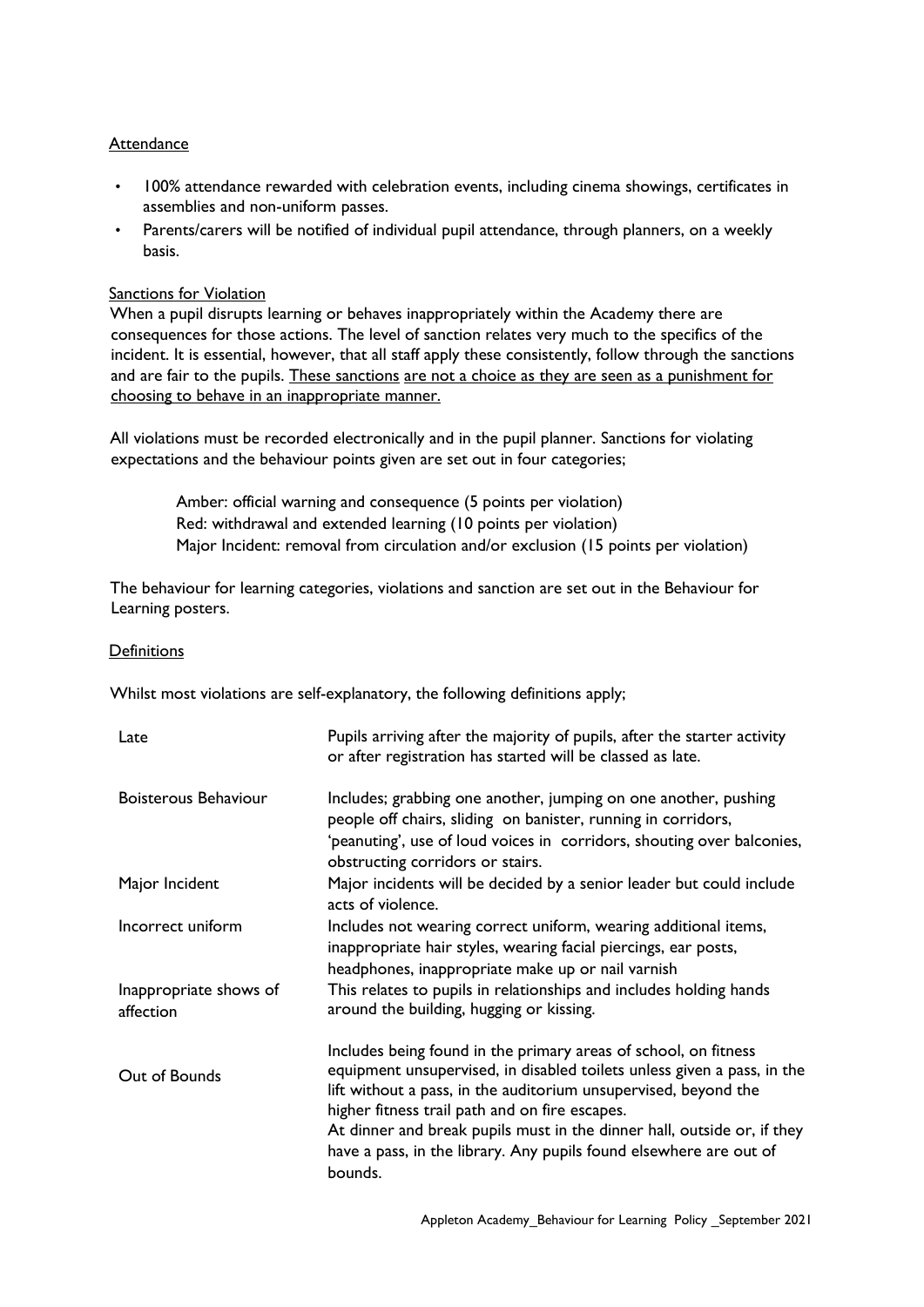#### **Specific Sanctions**

- Any pupil caught or suspected of smoking will receive a £5 fine, be searched and all cigarettes, lighters, matches etc confiscated and destroyed. The pupil will have their name added to a daily search list. For first offence arrangements will be made for the pupil to have a discussion with the school police officer. A second offence will result in community service.
- Pupils caught chewing gum will be asked to throw away their gum and have any gum confiscated. A further violation will result in a warning with a community service order given for a Third offence.
- Any pupil out of bounds in primary will receive an Academy Detention
- Swearing and/ or verbal abuse of staff will result in an SLT withdrawal, a same day detention and the undertaking of an intervention promoting acceptable communication.

#### **Monitoring**

Correcting behaviour that doesn't meet expectations is the responsibility of all staff. Whilst the responsibility for monitoring behaviour of pupils on an ongoing basis lies with subject teachers, form tutors and Heads of Subject Disciplines, the Assistant Vice Executive Headteacher for Behaviour and Attendance has delegated further responsibility relating to the points awarded to learners as follows;

#### Points to trigger action

Weekly

- Two incidents of 'red' behaviour in a day, or five in a week, will result in an Academy detention the following day
- If a Red Incident is issued, this will automatically result in a daily detention. The same is true if a pupil truants during registration period.
- Subject teachers will issue reflection periods, or short detentions, according to the Staff Behaviour Protocol, and write a note in the planner.
- Heads of Department will call parents if more than three calls are made home for the same child in that subject.
- The Head of Year will call parents if three or more phone calls home are made for the same pupil.
- If three or more Head of Year calls are made for the same pupil, parents will be invited to a meeting to discuss their child's behaviour.

#### Half term

• If a pupil has received 75 behaviour points in a half term, a pupil will be expected to attend a Behaviour Review with their parents and Head of a Year and placed on a Behaviour Contract and on report. A report will be provided to the Assistant Vice Executive Headteacher for Behaviour and Attendance. A member of Leadership will be allocated to the pupil as a mentor.

#### Term

• If a pupil has received 150 or more behaviour points in a term, a pupil will be expected to attend a Behaviour Review with their parents and Assistant Vice Executive Headteacher for Behaviour and Attendance and placed on a Behaviour Contract with a daily report. A report will be provided to the Vice Executive Headteacher Expectations and Ethos.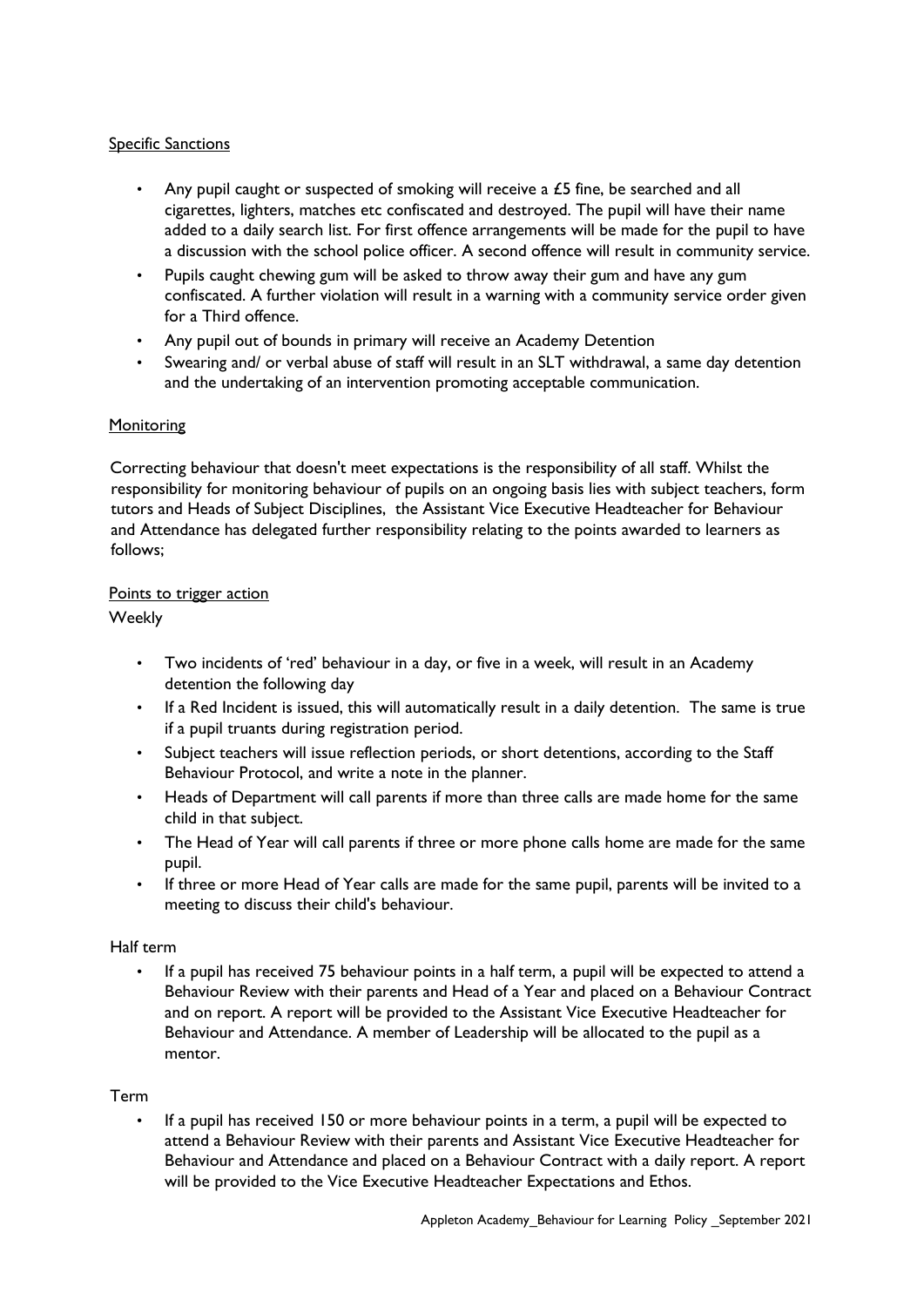Should these actions not lead to improvements in behaviour for learning the Vice Executive Headteacher Expectations and Ethos will meet parents to discuss their child's behaviour. All calls are logged centrally.

#### Further Sanctions

Whilst the vast majority of pupils either behave consistently well, or respond positively to correction, there are a minority of pupils who exhibit behaviour patterns that are unacceptable at Appleton Academy.

In such cases the Academy will consider a number of actions including Behaviour Placement, Managed Move or in the most extreme cases Permanent Exclusion.

#### Protocols for Sanctions

#### **Withdrawal**

A pupil will be in withdrawal with either form tutor, Head of Year, in pupil support or with a member of the leadership team. This person is the 'withdrawal supervisor'

- Staff must be informed of a pupil in withdrawal at the earliest opportunity
- Once allocated to withdrawal, the parents must be informed by a member of staff delegated by Head of Year or a senior leader
- It is expected that the pupil will then stay in extended schooling until 4:30pm
- Work must be provided in advance or collected for the pupil (pupils must not collect their own work)
- On arrival for the start of the day, the pupil must go straight to their withdrawal supervisor who will register them
- Pupils stay with the withdrawal supervisor all day including lunch and break times
- Pupil must be unsupervised at all times
- Withdrawn pupil must be seated separately to the rest of the teaching group
- If a pupil is withdrawn for poor/aggressive language towards a member of staff they will be placed in RFC with a member of SLT. Social time will also be removed and a same day detention issued.

#### Subject Discipline Detention

- In the case of lesson behaviour, a pupil must be allocated a Subject Discipline detention before an Academy detention
- This is staffed by SLT. It varies in length (20 to 40 mins) dependent on the severity/frequency of the pupil behaviour.
- Staff are asked to attend for the purposes of restorative justice.
- Subject Discipline detentions are allocated through an incident of 'Red' behaviour in a day
- All detentions must be logged electronically and written in the pupil planner
- For a Subject Discipline detention, the member of staff awarding detention must contact parents
- During detention pupils will complete catch up work
- Pupils must not use laptops unless the detention is given for completing coursework where this may be required

#### Academy Detentions

• Two incidents of 'red' behaviour in a day, or five in a week, will result in an Academy detention the following day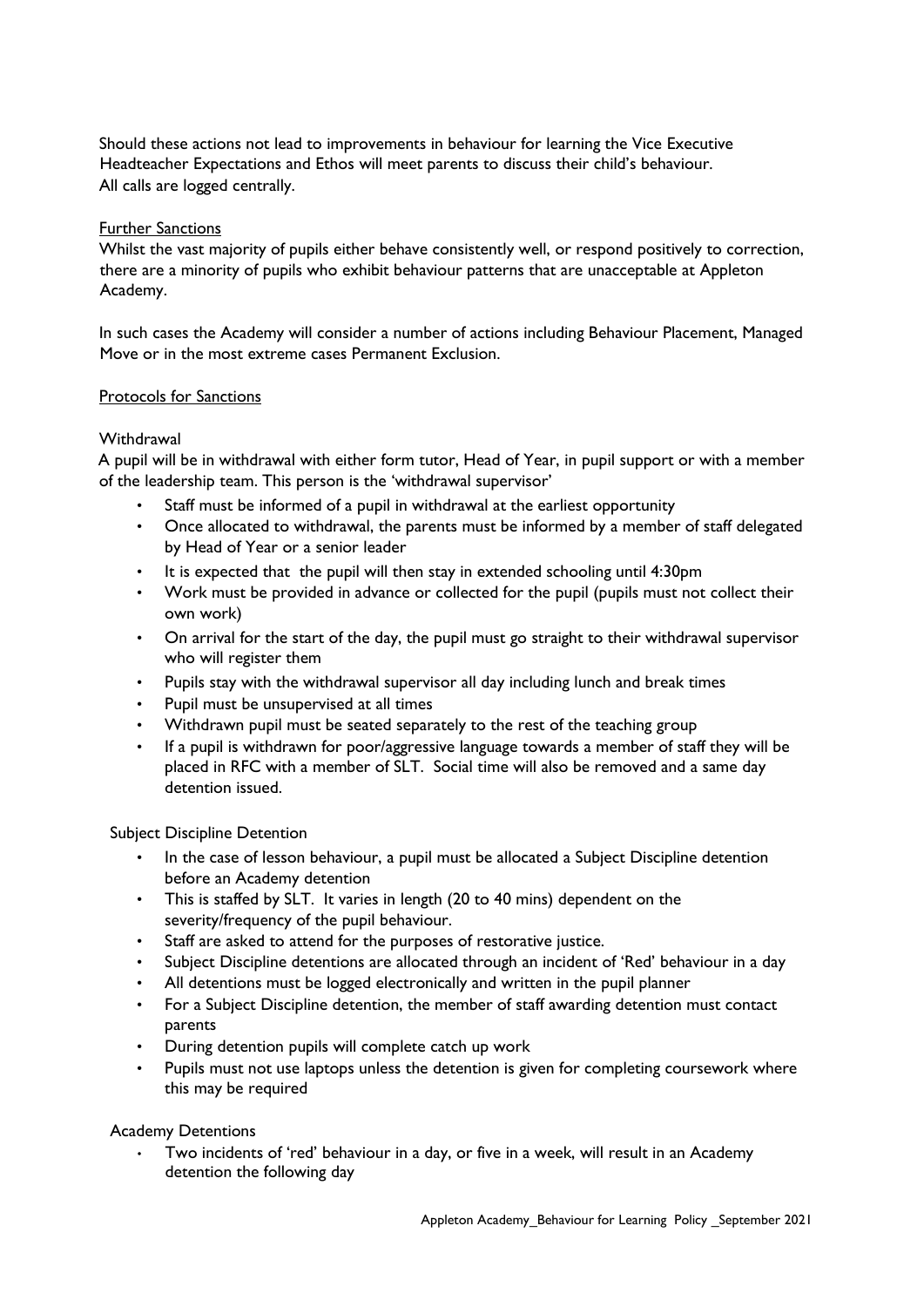- Academy Detentions will be for a period of 1 hour
- Parents must be informed of the detention by Heads of Year and a note of the pupil's behaviour recorded on SIMS and in the planner
- Academy Detentions will be staff by the Strategic Leadership Team and Assistant Executive Headteacher for Behaviour and Attendance.

#### Community Service

Pupils will be allocated community service by a Head of a Year or a member of leadership

- Pupils given community service are expected to wear an orange high visibility tabard and appropriate safety equipment
- Staff allocating community service must complete the action log and allocate a time for the community service to take place
- Community Service pupils report to the Estates Manager to perform duties
- A Community Service order is only complete when it has been signed off by the Estates Manager
- Parents will be contacted if Community Service is to take place during extended learning
- Failure to attend community service will lead to withdrawal, leadership detention or fixed term exclusion. However, community service will still take place.
- The names of pupils completing Community Service will be displayed on the digital screens along with the reason why

Community Service Tasks might include;

- Cleaning canteen
- Cleaning corridors
- Litter picking
- Cleaning off chewing gum
- Maintaining gardens
- Cleaning off graffiti
- Or any other suitable task

#### Department for Education Guidance

The latest guidance to schools relating to Behaviour can be found on the DFE website by following the link below;

#### <https://www.gov.uk/government/publications/behaviour-and-discipline-in-schools>

Department for Education publication Searching, screening and confiscation: advice for schools (Ref: DFE-00034-2014 Published 14 February 2014 Last updated 18 January 2018).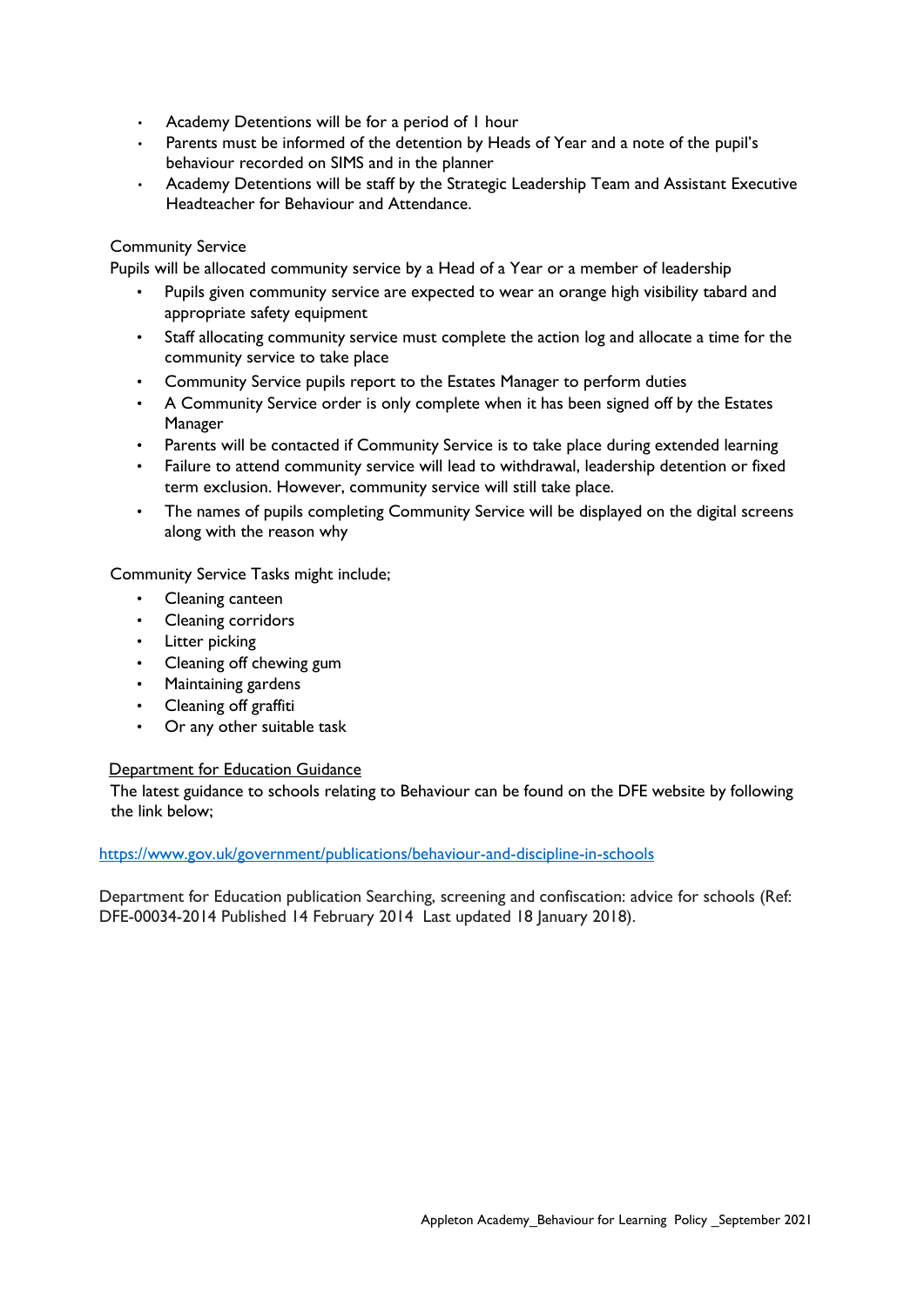# Appendix 5a: Primary Sanctions

# Behaviour for Learning Sanctions

- Be Kind
- Be Safe
- Be Respectful

| Behaviour for Learning Expectations and Violations                                                                                                                                                                                                                                                                                                                                                                                                                                                                                                                                                                | What happens now                                                                                                                                                                                                                                                                                                                                                                                                                                                                                                                                                        |
|-------------------------------------------------------------------------------------------------------------------------------------------------------------------------------------------------------------------------------------------------------------------------------------------------------------------------------------------------------------------------------------------------------------------------------------------------------------------------------------------------------------------------------------------------------------------------------------------------------------------|-------------------------------------------------------------------------------------------------------------------------------------------------------------------------------------------------------------------------------------------------------------------------------------------------------------------------------------------------------------------------------------------------------------------------------------------------------------------------------------------------------------------------------------------------------------------------|
| Pupils are ready to learn and are meeting expectations by:<br>• Entering the classroom calmly and quietly<br>• Following teachers' instructions and beginning tasks as soon as<br>asked<br>• Working quietly, focussing on tasks and producing excellent<br>quality work<br>• Show consideration for peers and adults in and around the<br>academy                                                                                                                                                                                                                                                                | Pupils receive positive praise for expected<br>behaviour<br><b>Contribution to class reward</b>                                                                                                                                                                                                                                                                                                                                                                                                                                                                         |
| Pupils need reminding, more than once, about the Academy's<br>$\bullet$<br>expectations<br>Producing little or poor quality work<br>$\bullet$<br>Low level disruption including: swinging on chair; calling out;<br>$\bullet$<br>getting out of seat; walking around the classroom; failing to sit<br>still on the chair; being off task or talking when it's not<br>appropriate<br>Ignoring reasonable instructions or showing any behaviour that<br>prevents other pupils from learning<br>Rudeness including tutting, eye-rolling, denying violation<br>Swearing or use of inappropriate language<br>$\bullet$ | <b>Non-negotiable sanctions:</b><br>Move name on chart<br><b>Pupils can move back to Green if they show</b><br>improvements in their behaviour for learning<br>and the end of the session                                                                                                                                                                                                                                                                                                                                                                               |
| Persistent failure to correct behaviour outlined in the Amber<br>$\bullet$<br>category<br>Answering back or attempting to negotiate with staff<br>٠<br>Walking away, and refusing to return, to a member of staff<br>$\bullet$<br>when they are speaking directly to the pupil                                                                                                                                                                                                                                                                                                                                    | <b>Non-negotiable sanctions:</b><br>Move name on chart<br>$\bullet$                                                                                                                                                                                                                                                                                                                                                                                                                                                                                                     |
| <b>Major incident:</b><br>Swearing directly at staff<br>٠<br>Damage to Academy property<br>٠<br>Throwing items around the classroom<br>$\bullet$<br>Leaving the classroom without permission<br>$\bullet$<br>Refusing a sanction or total refusal to comply<br>$\bullet$<br>Threatening and aggressive behaviour towards staff or<br>٠<br>pupils<br>Physical assault or fighting<br>٠<br><b>Bullying</b><br>٠<br>Racist, sexist or homophobic remarks<br>٠<br>Caught in possession of contraband items<br>٠                                                                                                       | <b>Non-negotiable sanctions</b><br>Removal of Lego Head<br>$\bullet$<br>5 minutes in partner class with sand timer<br>٠<br><b>Record on CPOMs</b><br>$\bullet$<br>Contact with parents<br>$\bullet$<br><b>Sanctions can include:</b><br>Referral to SLT<br>$\bullet$<br>Lunch club<br>$\bullet$<br>Removal from circulation<br>$\bullet$<br>Formal behaviour meeting with parents<br>٠<br>Police referral<br>$\bullet$<br>Behaviour placement<br>$\bullet$<br>Managed move<br>$\bullet$<br>Fixed term exclusion<br>$\bullet$<br><b>Permanent Exclusion</b><br>$\bullet$ |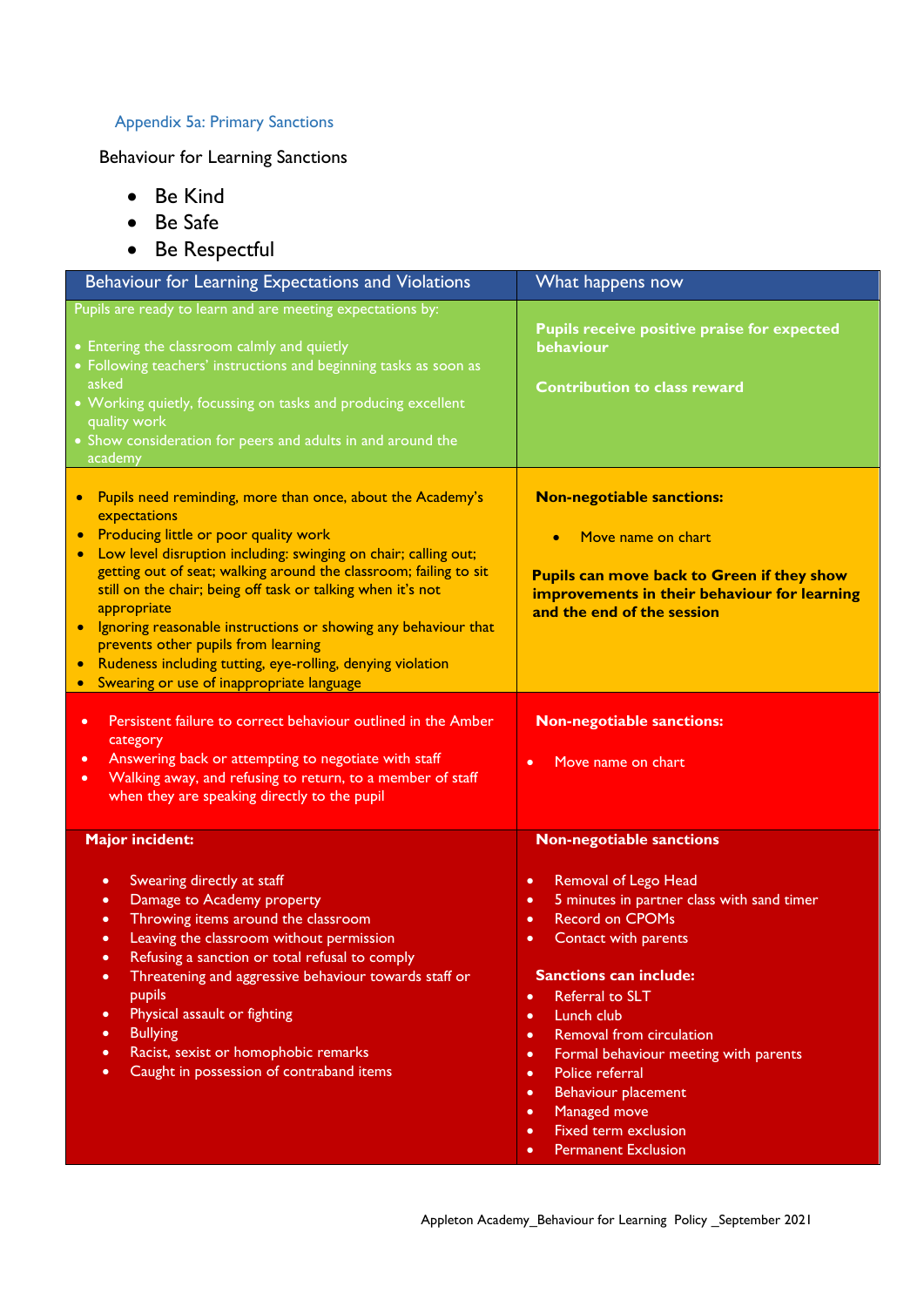# Appendix 5b: Secondary Classroom Learning Expectations

| <b>Classroom Learning Expectations</b>                                                                                                         | What happens now                                                                   |
|------------------------------------------------------------------------------------------------------------------------------------------------|------------------------------------------------------------------------------------|
| Young people are ready to learn are proud to be their best. They<br>are meeting expectations by:                                               | Young people receive positive praise,<br><b>Excellence Points for good conduct</b> |
| • Entering the classroom according to expectations, removing<br>outdoor clothing, putting planners on desk and being prepared<br>for learning. | and Teacher Commendation in<br>exceptional circumstances.                          |
| . Placing electronic equipment in bags.                                                                                                        |                                                                                    |
| · Following teachers' instructions and beginning tasks as soon as<br>asked                                                                     |                                                                                    |
| • Working quietly, focussing on tasks and producing excellent<br>quality work                                                                  |                                                                                    |
| Amber (5 points)                                                                                                                               | <b>Non-negotiable sanctions:</b>                                                   |
| • Young people need reminding, more than once, about the                                                                                       |                                                                                    |
| <b>Academy's expectations</b><br>• Producing little or poor quality work                                                                       | Confiscation of phone/electronic<br>$\bullet$<br>equipment                         |
| Non correction of uniform                                                                                                                      | Record of behaviour in planner<br>$\bullet$                                        |
| Low level disruption including: swinging on chair; calling out; getting<br>$\bullet$                                                           | <b>Entry on SIMS</b><br>$\bullet$                                                  |
| out of seat; walking around the classroom; failing to sit still on the                                                                         | <b>Repeat Offence: break time</b><br>$\bullet$                                     |
| chair; being off task or talking when it's not appropriate<br>Ignoring reasonable instructions or showing any behaviour that<br>$\bullet$      | detention with the teacher                                                         |
| prevents other young people from learning                                                                                                      | Inform HoY/form tutor (repeat<br>$\bullet$<br>offence)                             |
| Rudeness including tutting, eye-rolling, denying violation<br>$\bullet$                                                                        | Confiscation of sports equipment                                                   |
| Swearing or use of inappropriate language                                                                                                      |                                                                                    |
| Use of sports equipment outside of the 3g pitch or sports hall                                                                                 |                                                                                    |
| Congregating and refusing to move on                                                                                                           | Young people can move back to Green if<br>they show improvement.                   |
| Red (10 points)                                                                                                                                | <b>Non-negotiable sanctions:</b>                                                   |
| Persistent failure to correct behaviour outlined in the Amber                                                                                  |                                                                                    |
| category<br>Answering back or attempting to negotiate with staff                                                                               | Teacher to contact parents/carers (same<br>$\bullet$                               |
| Throwing items around the classroom<br>$\bullet$                                                                                               | day)<br>Confiscation of phone/electronic<br>$\bullet$                              |
| Truancy or late arrival to a lesson<br>$\bullet$                                                                                               | equipment and collection by parents                                                |
| Leaving the classroom without permission<br>$\bullet$                                                                                          | only                                                                               |
| Walking away, and refusing to return, to a member of staff when<br>$\bullet$                                                                   | Record in planner<br>$\bullet$                                                     |
| they are speaking directly to the pupil                                                                                                        | <b>Record on SIMS</b><br>$\bullet$                                                 |
| Refusing a sanction or total refusal to comply<br>$\bullet$                                                                                    | <b>Supervised lunch</b><br>$\bullet$                                               |
| <b>E-safety offence</b><br>$\bullet$                                                                                                           | <b>Inform Head of Year</b><br>$\bullet$                                            |
| Use of phone or electronic equipment<br>$\bullet$<br>Threatening and aggressive behaviour towards staff or pupils<br>$\bullet$                 | <b>Other possible sanctions to include:</b>                                        |
| Damage to Academy property<br>$\bullet$                                                                                                        | No entry to the canteen/3G for the<br>$\bullet$                                    |
|                                                                                                                                                | week (SLT approval)                                                                |
|                                                                                                                                                | Re-room<br>$\bullet$                                                               |
|                                                                                                                                                | Community service on a specified day<br>$\bullet$                                  |
|                                                                                                                                                | Formal behaviour meeting with parents<br>$\bullet$                                 |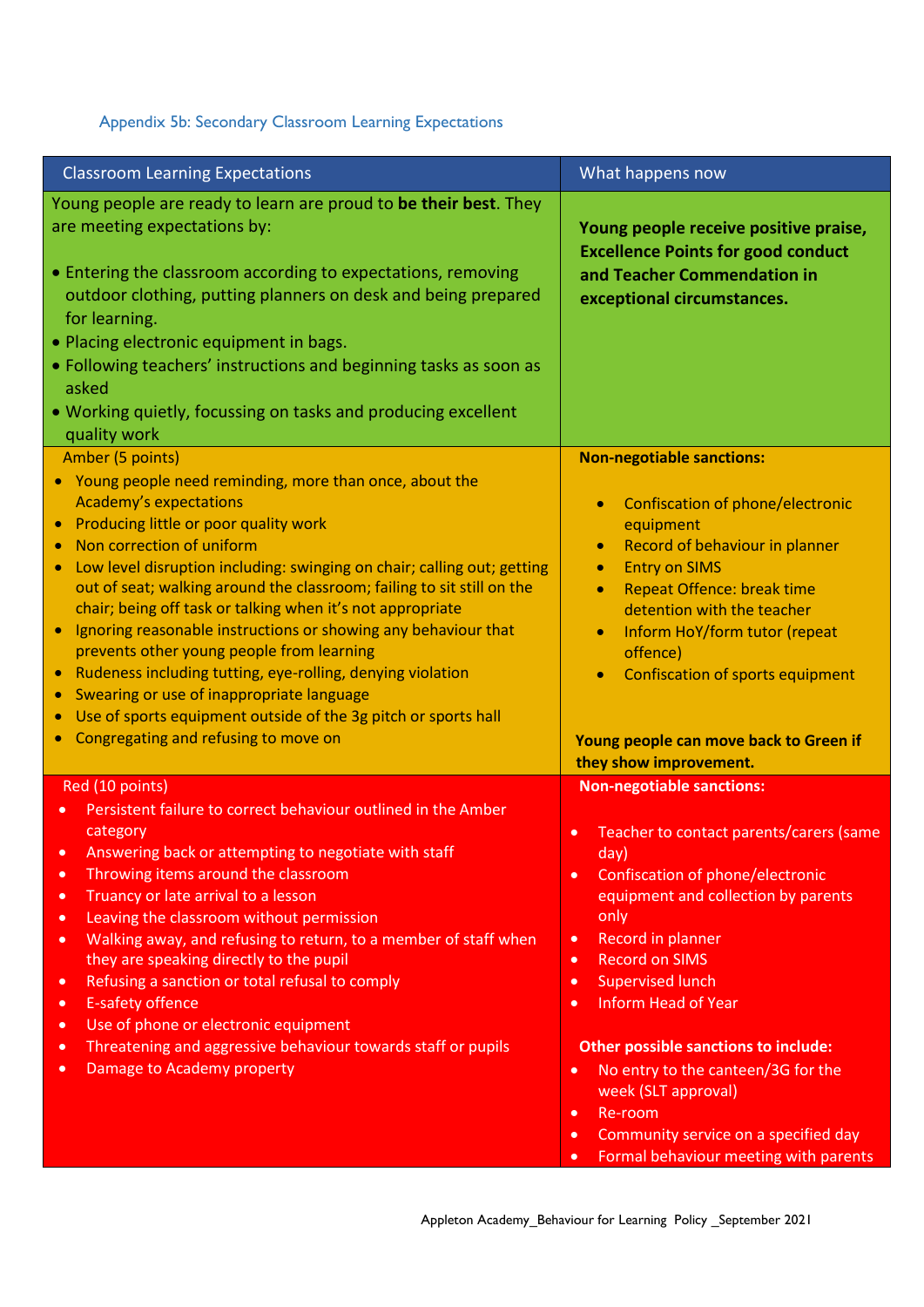| Major incident (15 points):                                                                                                                                                                                                                           | <b>Sanctions to include:</b>                                                                                                                                                                                                                                                                                                                                                                                                     |
|-------------------------------------------------------------------------------------------------------------------------------------------------------------------------------------------------------------------------------------------------------|----------------------------------------------------------------------------------------------------------------------------------------------------------------------------------------------------------------------------------------------------------------------------------------------------------------------------------------------------------------------------------------------------------------------------------|
| Violations to be agreed by SLT only                                                                                                                                                                                                                   |                                                                                                                                                                                                                                                                                                                                                                                                                                  |
| • Swearing directly at staff<br>• Assault or aggressive behaviour<br>• Physical assault or fighting<br>• Bullying<br>• Racist, sexist or homophobic remarks<br>• Caught in possession of contraband items<br>• Use of lift without express permission | Removal from circulation<br>$\bullet$<br>Community service on a specified day<br>$\bullet$<br>Academy detention (one hour)<br>$\bullet$<br>Formal behaviour meeting with parents<br>$\bullet$<br>Police referral<br>$\bullet$<br>Behaviour placement<br>$\bullet$<br>Managed move<br>$\bullet$<br>Sanctions Issued by the Principal only:<br><b>Fixed term exclusion</b><br>$\bullet$<br><b>Permanent Exclusion</b><br>$\bullet$ |
| detention + parental meeting<br>Missed or refusal to attend detention:<br>KS3: I missed = I hour detention + RFC pdI + supervised break, 2 missed = I hour detention + RFC pdI +                                                                      | Detention Levels: 1) I red= 40 minutes 2) 2 red = 1 hour leadership detention 3) 3 red= 1 hour Friday leadership                                                                                                                                                                                                                                                                                                                 |

supervised break and lunch, 3 missed supervised lunch for 1 week + parent meeting

KS4: 1 missed= 1 hour detention + 1 week 3g and dining room ban, 2 missed= 1 hour detention + 1 week supervised lunch + 1 week 3g/dining room ban + parental meeting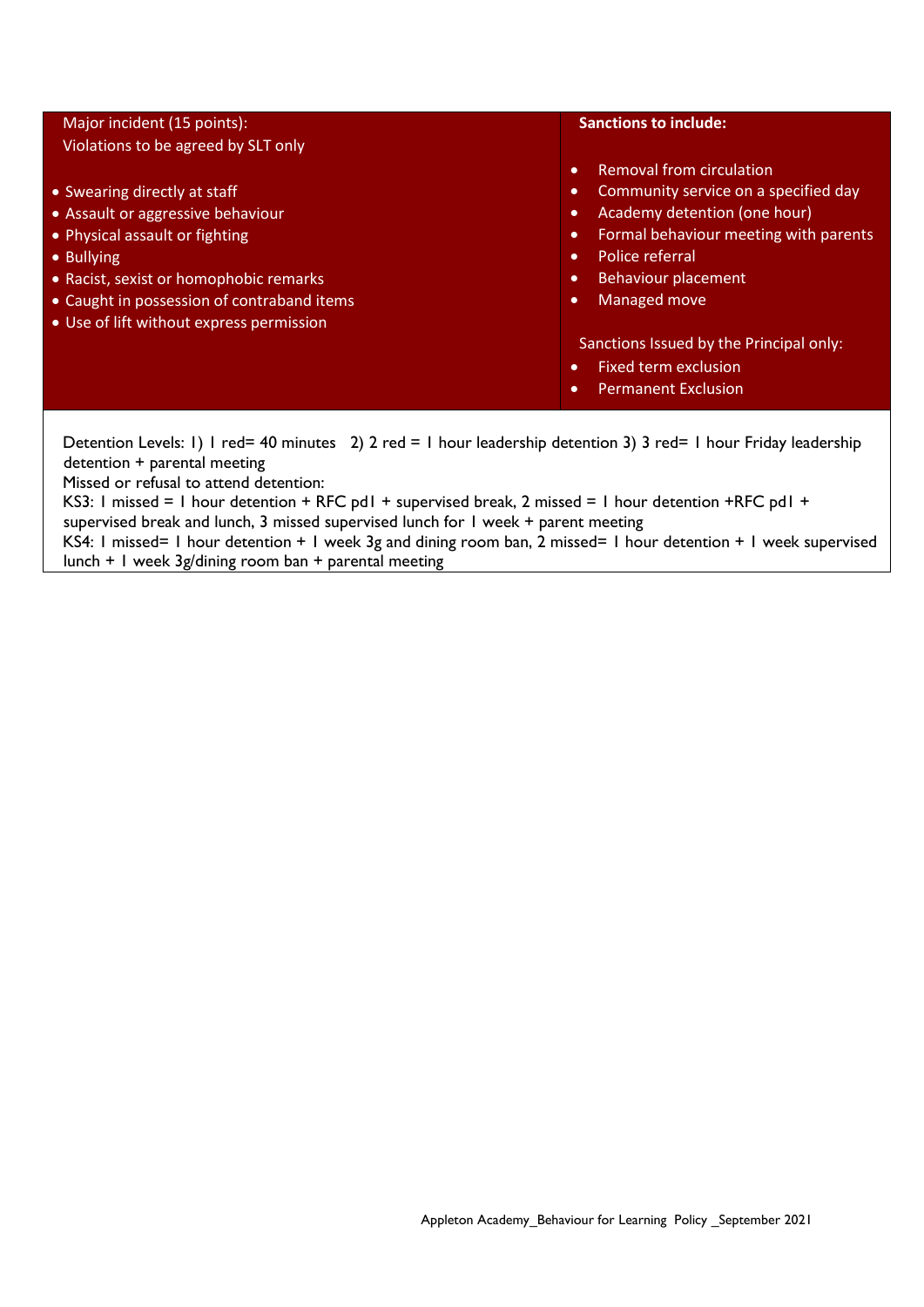# Appendix 5c: Secondary Behaviour for Learning in the Corridor

| <b>Corridor Expectations</b>                                                                                                                                                                                                                                                                                                                                                                                                                                                                                                                                                                                                                                                                                | What happens now                                                                                                                                                                                                                                                                                                                                                                                                                                                                                    |
|-------------------------------------------------------------------------------------------------------------------------------------------------------------------------------------------------------------------------------------------------------------------------------------------------------------------------------------------------------------------------------------------------------------------------------------------------------------------------------------------------------------------------------------------------------------------------------------------------------------------------------------------------------------------------------------------------------------|-----------------------------------------------------------------------------------------------------------------------------------------------------------------------------------------------------------------------------------------------------------------------------------------------------------------------------------------------------------------------------------------------------------------------------------------------------------------------------------------------------|
| Young people demonstrate a sense of community and are proud to<br>be their best. They are meeting expectations by:<br>Moving around the building in a polite, quiet and courteous<br>manner<br>Going straight to lessons; arriving on time and ready to learn<br>Wearing the correct uniform and have the right equipment<br>Following adult instructions<br>Keeping electronic equipment in bags.                                                                                                                                                                                                                                                                                                          | Young people receive verbal praise,<br><b>Excellence Points for good conduct and</b><br><b>Teacher Commendation in exceptional</b><br>circumstances.                                                                                                                                                                                                                                                                                                                                                |
| Young people need reminding, more than once, about any of<br>the Academy's expectations<br>Non correction of uniform<br>$\bullet$<br>Use of loud voices or shouting/screaming<br>$\bullet$<br><b>Dropping litter</b><br>Truancy or walking out of the classroom<br>$\bullet$<br><b>Boisterous behaviour</b><br><b>Minor scuffle</b><br>Using phones/electronic/earplugs equipment in corridors<br>$\bullet$<br>Rudeness including tutting, eye-rolling, denying violation<br>Swearing or use of inappropriate language                                                                                                                                                                                      | <b>Non-negotiable sanctions:</b><br>Confiscation of phone/electronic<br>$\bullet$<br>equipment<br>Record of behaviour in planner<br>$\bullet$<br><b>Entry on SIMS</b><br>$\bullet$<br>Repeat Offence: Break time detention<br>$\bullet$<br>Inform HoY/form tutor (repeat offence)<br>$\bullet$<br>Pupils can move back to Green if they show<br>improvement.                                                                                                                                        |
| Persistent failure to correct behaviour outlined in the Amber<br>$\bullet$<br>category<br>Use of phone or electronic equipment<br>$\bullet$<br>Found out of bounds<br>$\bullet$<br>Answering back or attempting to negotiate with staff<br>$\bullet$<br>Walking away, and refusing to return, to a member of staff<br>$\bullet$<br>when they are speaking directly to the pupil<br>Refusing a sanction or total refusal to comply<br>$\bullet$<br><b>E-safety offence</b><br>$\bullet$<br>Threatening and aggressive behaviour towards staff or peers<br>$\bullet$<br>Damage to Academy property<br>$\bullet$<br>Opening classroom doors to disturb learning<br>$\bullet$<br><b>Refusal to clear litter</b> | <b>Non-negotiable sanctions:</b><br>Detention with Head of Year<br>$\bullet$<br>• Parental/ carer contact (same day)<br>• Confiscation of phone/electronic equipment<br>and collected by parents<br>• Record in planner<br><b>Record on SIMS</b><br>$\bullet$<br>• Supervised lunch<br><b>Other possible sanctions to include:</b><br>• No entry to the canteen/3G for the week<br>(SLT approval)<br>• Re-room<br>• Community service on a specified day<br>• Formal behaviour meeting with parents |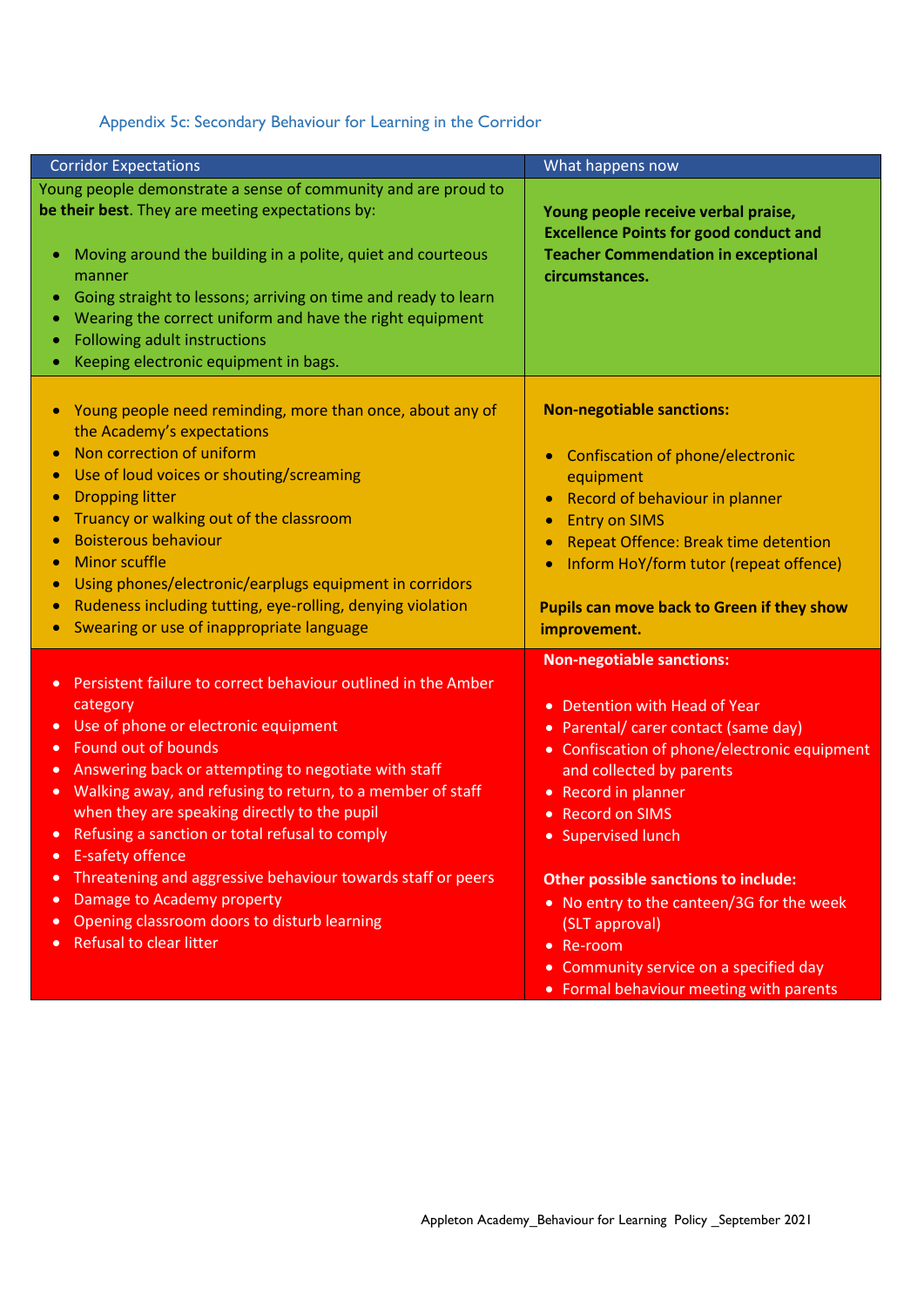| <b>Major incident:</b><br><b>Violations to be agreed by SLT only</b>                                                                                                                                                                                                                                                                                                                                               | Sanctions to be decided by SLT only                                                                                                                                                                               |
|--------------------------------------------------------------------------------------------------------------------------------------------------------------------------------------------------------------------------------------------------------------------------------------------------------------------------------------------------------------------------------------------------------------------|-------------------------------------------------------------------------------------------------------------------------------------------------------------------------------------------------------------------|
|                                                                                                                                                                                                                                                                                                                                                                                                                    | <b>Sanctions to include:</b>                                                                                                                                                                                      |
| Being out of bounds in primary<br>$\bullet$<br>Walking away, and refusing to return, to a member of staff<br>$\bullet$<br>when they are speaking directly to the pupil<br>Refusing a sanction or total refusal to comply<br>$\bullet$<br>Swearing directly at staff<br>$\bullet$<br>Assault or aggressive behaviour<br>$\bullet$<br>Physical assault or fighting<br><b>Bullying</b><br><b>Smoking</b><br>$\bullet$ | • Removal from circulation<br>• Community service on a specified day<br>• Academy detention (one hour)<br>• Formal behaviour meeting with parents<br>• Police referral<br>• Behaviour placement<br>• Managed move |
| Racist, sexist or homophobic remarks<br>$\bullet$<br>Caught in possession contraband items<br>$\bullet$                                                                                                                                                                                                                                                                                                            | <b>Sanctions Issued by the Principal only:</b>                                                                                                                                                                    |
| Setting off the fire alarm/ tampering with doors/fire equipment<br>$\bullet$<br>Throwing things off the balcony<br>Vandalism                                                                                                                                                                                                                                                                                       | • Fixed term exclusion<br><b>Permanent Exclusion</b><br>$\bullet$                                                                                                                                                 |

Detention Levels: 1) 1 red= 40 minutes 2) 2 red = 1 hour leadership detention 3) 3 red= 1 hour Friday leadership detention + parental meeting

Missed or refusal to attend detention:

KS3: 1 missed = 1 hour detention + RFC pd1 + supervised break, 2 missed = 1 hour detention +RFC pd1 + supervised break and lunch, 3 missed supervised lunch for 1 week + parent meeting

KS4: 1 missed= 1 hour detention + 1 week 3g and dining room ban, 2 missed= 1 hour detention + 1 week supervised lunch + 1 week 3g/dining room ban + parental meeting